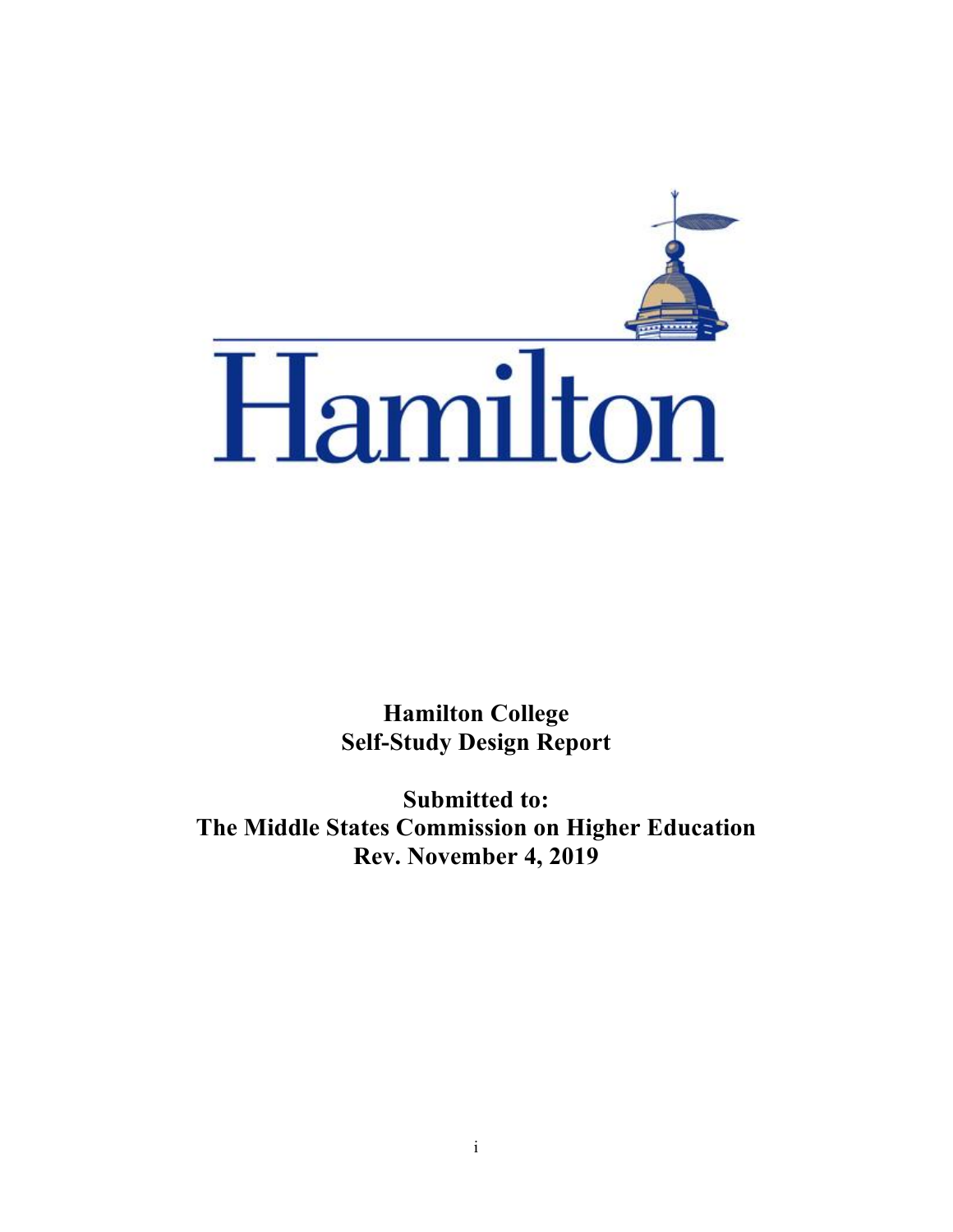# **Table of Contents**

| 25 |
|----|
| 27 |
| 28 |
|    |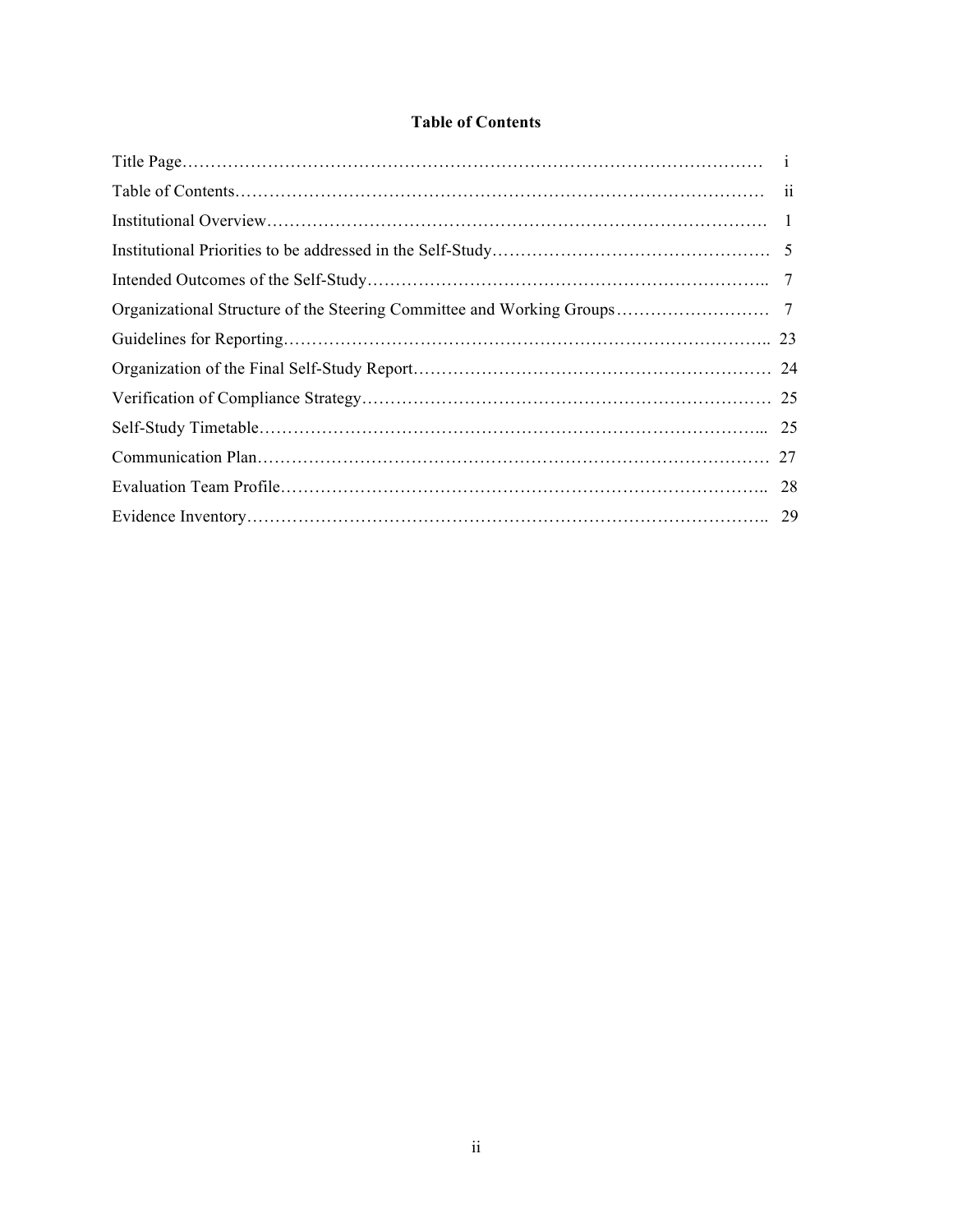## **I. Institutional Overview**

Originally founded in 1793 as the Hamilton-Oneida Academy and chartered in 1812 as the third oldest college in New York State, Hamilton College is today comprised of approximately 2,000 students from nearly all 50 states and approximately 40 countries. It is distinguished by a faculty of 190 members who are dedicated to teaching and scholarship, by innovative academic programs, by a commitment to diversity in its broadest sense, by outstanding modern facilities, and by talented and motivated students. The College is located on a wooded 1,350-acre hilltop campus overlooking the New England-style Village of Clinton, New York. The campus is within a 4-5 hour drive of New York, Boston, Toronto and Philadelphia, and there is a rich variety of cultural opportunities on campus and in nearby Utica (10 minutes), Syracuse (45 minutes) and Cooperstown (55 minutes).

#### **Mission Statement**

Hamilton College prepares students for lives of meaning, purpose, and active citizenship. Guided by the motto "Know Thyself," the College emphasizes intellectual growth, flexibility, and collaboration in a residential academic community. Hamilton students learn to think independently, embrace difference, write and speak persuasively, and engage issues ethically and creatively. One of America's first liberal arts colleges, Hamilton enables its students to effect positive change in the world.

#### **Educational Goals**

Hamilton College is committed to the intellectual and personal development of students. We seek to nourish a love of learning, a creative spirit, and an informed and responsible engagement with an everchanging world. To promote these qualities, the College challenges all of its students to work with their advisors to devise an educational program that fosters:

1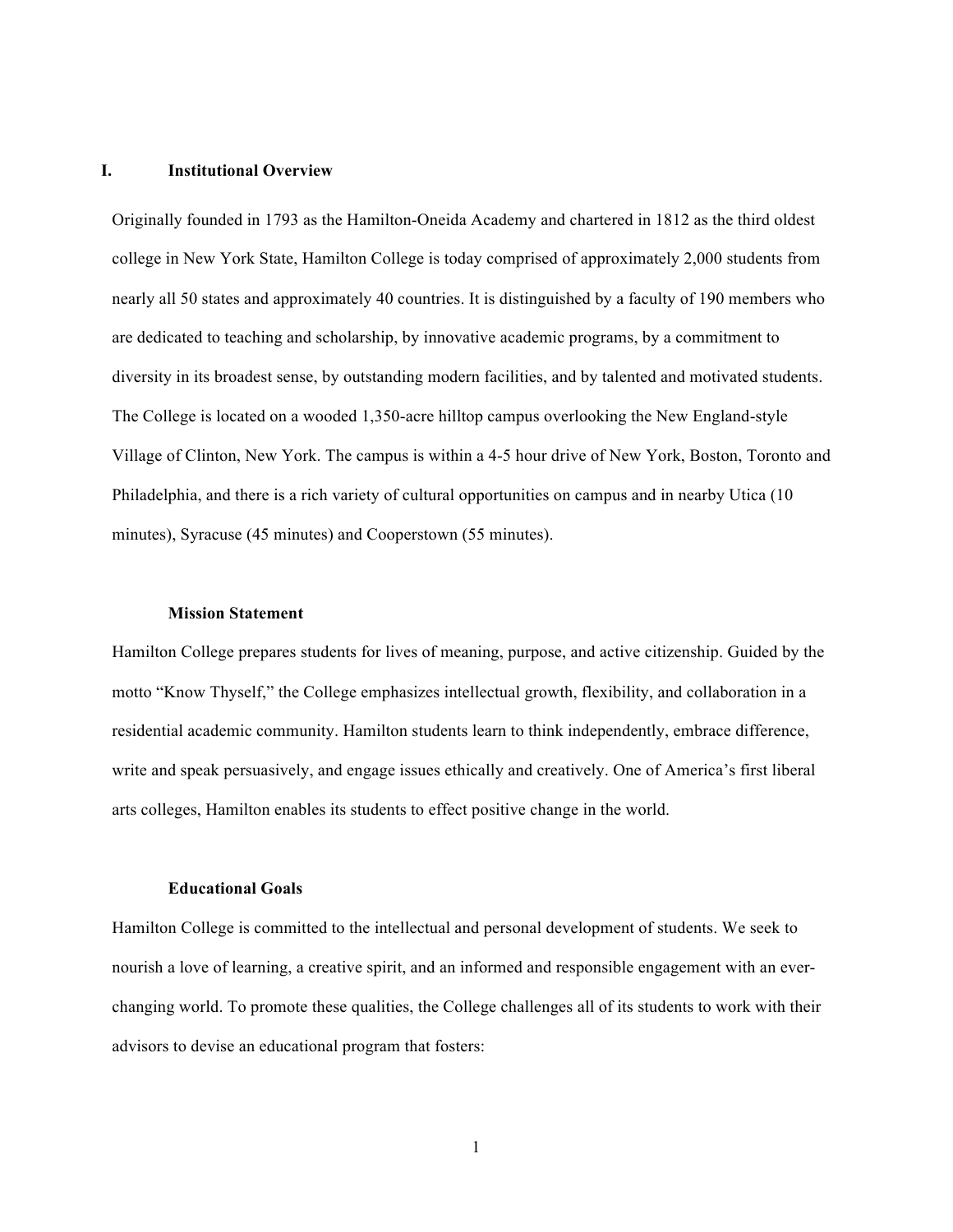*Intellectual Curiosity and Flexibility* — examining facts, phenomena and issues in depth, and from a variety of perspectives, and having the courage to revise beliefs and outlooks in light of new evidence *Analytic Discernment* — analyzing information, patterns, connections, arguments, ideas, and views quantitatively and symbolically

*Aesthetic Discernment* — evaluating quality and value in a variety of artistic and other intellectual domains

**Disciplinary Practice** — engaging in the focused and sustained practice of disciplinary techniques and methodologies in order to acquire mastery of a specific ability or craft

*Creativity* — imagining and developing original ideas, approaches, works and interpretations, and solving problems resourcefully

*Communication and Expression* — expressing oneself with clarity and eloquence, in both traditional and contemporary media, through writing and speaking, and through visual, aural, gestural and other modalities

*Understanding of Cultural Diversity* — critically engaging with multiple cultural traditions and perspectives, and with interpersonal situations that enhance understanding of different identities and foster the ability to work and live productively and harmoniously with others

*Ethical, Informed and Engaged Citizenship* — developing an awareness of the challenges and responsibilities of local, national and global citizenship, and the ability to meet such challenges and fulfill such responsibilities by exercising sound and informed judgment in accordance with just principles

In pursuing these goals, students should progress meaningfully along a path toward fulfilling their potential for being thoughtful, responsible and purposeful individuals with the capacity to make a positive difference in the world.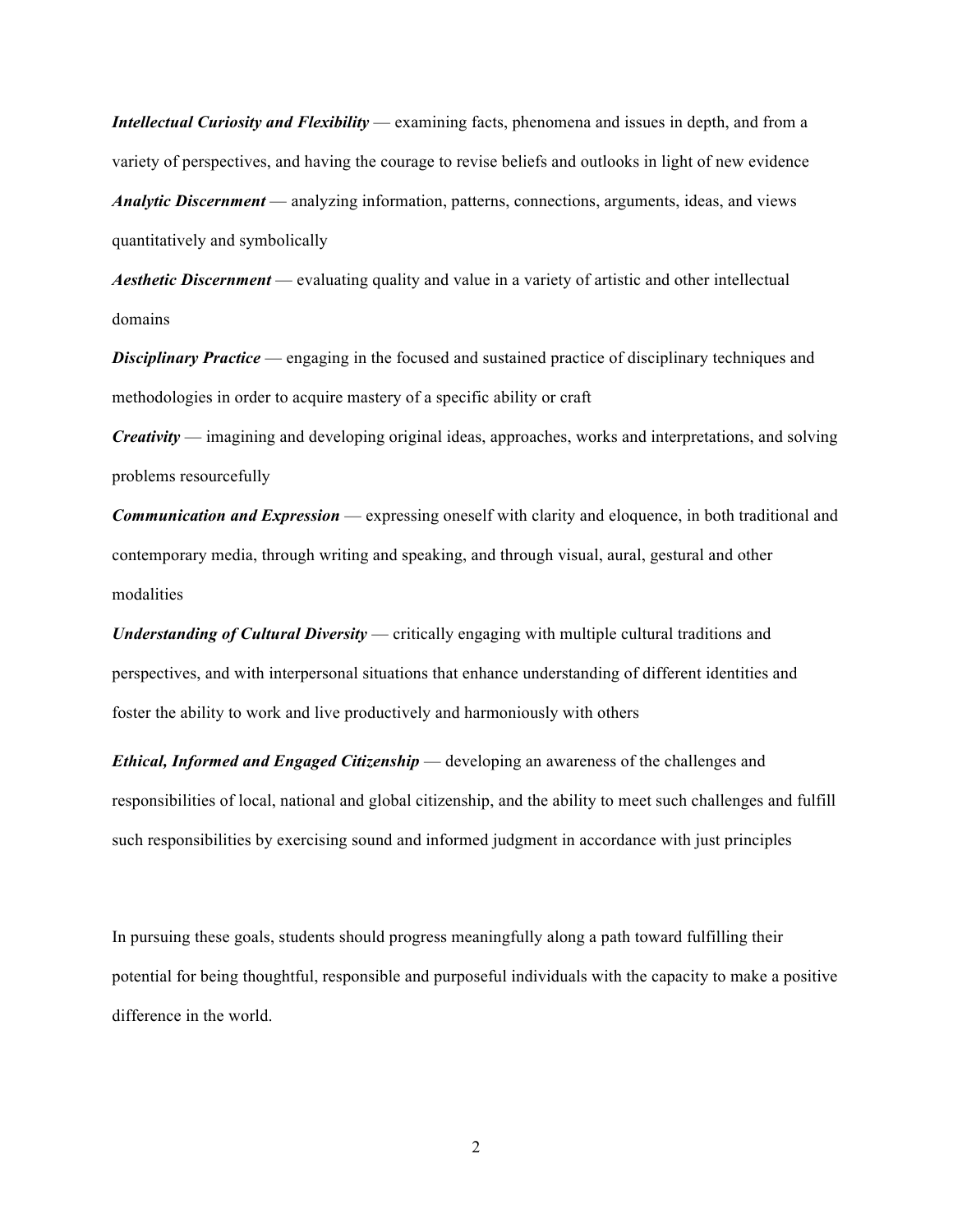## **Foundations**

An education at Hamilton College is built on a series of curricular foundations. The faculty expects that students will attain a high level of engagement early in their studies and will develop as creative and critical thinkers, writers and speakers. To achieve these aims, the College requires students to complete the Writing and Quantitative and Symbolic Reasoning programs.

*The Writing Program (WI):* Students must pass at least three writing-intensive courses.

*The Quantitative and Symbolic Reasoning Program (QSR):* Every student must pass at least one designated quantitative and symbolic reasoning course. This requirement should be completed by the end of the second year.

*The Social, Structural, and Institutional Hierarchies Requirement (SSIH):* Beginning with the Class of 2020 every student must complete a concentration requirement that will focus on an understanding of structural and institutional hierarchies based on one or more of the social categories of race, class, gender, ethnicity, nationality, religion, sexuality, age, and abilities/disabilities.

In addition, the College encourages students to participate in the First-Year Course and Proseminar programs.

*The First-Year Course Program:* First-year courses are a special set of small courses or sections of courses open only to first-year students. These courses are designed to address students' academic transition to college and to provide an introduction to a liberal arts education. They also offer an opportunity for close interaction and the development of strong relationships among first-year students and instructors. Each first-year course will be a Writing Intensive (WI), Quantitative and Symbolic Reasoning (QSR) or Speaking Intensive (SI) course.

*The Proseminar Program:* Proseminars emphasize active participation and engagement in learning. Proseminars offer intensive interaction among students, and between students and instructors, through

3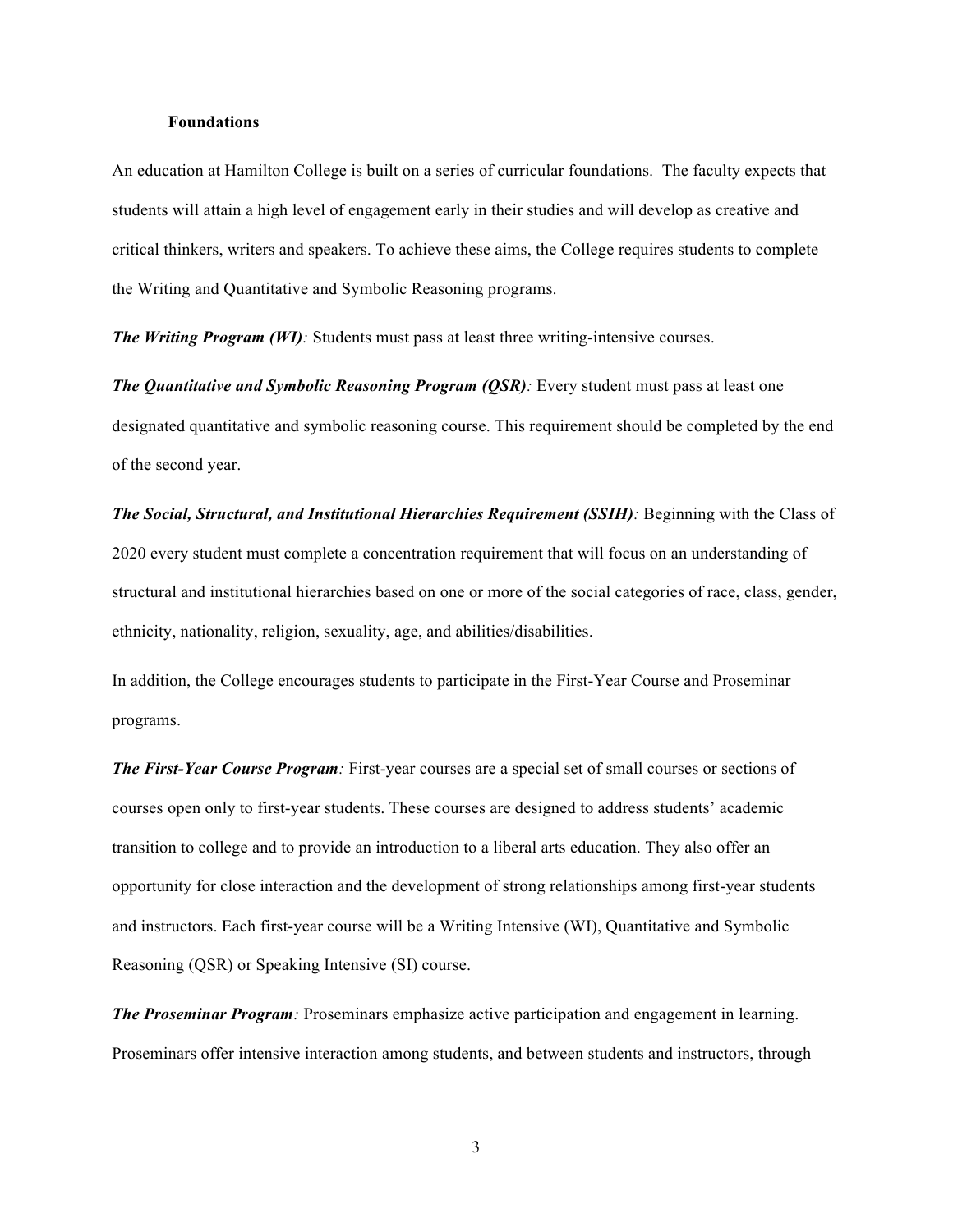emphasis on writing, speaking and discussion, and other approaches to inquiry and expression that demand such intensive interaction. Descriptions of proseminars are available in the Catalogue.

#### **Breadth in the Liberal Arts**

As a liberal arts college, Hamilton expects students to undertake coursework in a wide variety of disciplines, to explore areas unfamiliar to them and to make connections across courses and disciplines. A liberally educated person studies in the traditional academic divisions of the arts, foreign languages, the humanities, mathematics, the sciences and the social sciences. Hamilton also emphasizes cultural analysis, including the study of non-western traditions and of diversity in the United States. Students will work with their advisors to determine how best to achieve this intellectual balance.

### **Concentration**

Each student must meet the requirements for a concentration, including a requirement that will help students gain an understanding of structural and institutional hierarchies based on one or more of the social categories of race, class, gender, ethnicity, nationality, religion, sexuality, age, and abilities/disabilities.

#### **Senior Program**

All students are required to complete the Senior Program in their concentrations as a means of demonstrating an appropriate level of mastery of the content and methods of a discipline. Each department and program of concentration has designed a senior program that serves as an integrating and culminating experience for the concentration. Building on their courses and showing their increasing ability to work independently in terms of both motivation and subject matter, seniors are required to produce a significant synthesis of knowledge by means of one of the following: a research project leading to a written, aural or visual creation; a seminar for concentrators, including a major presentation and

4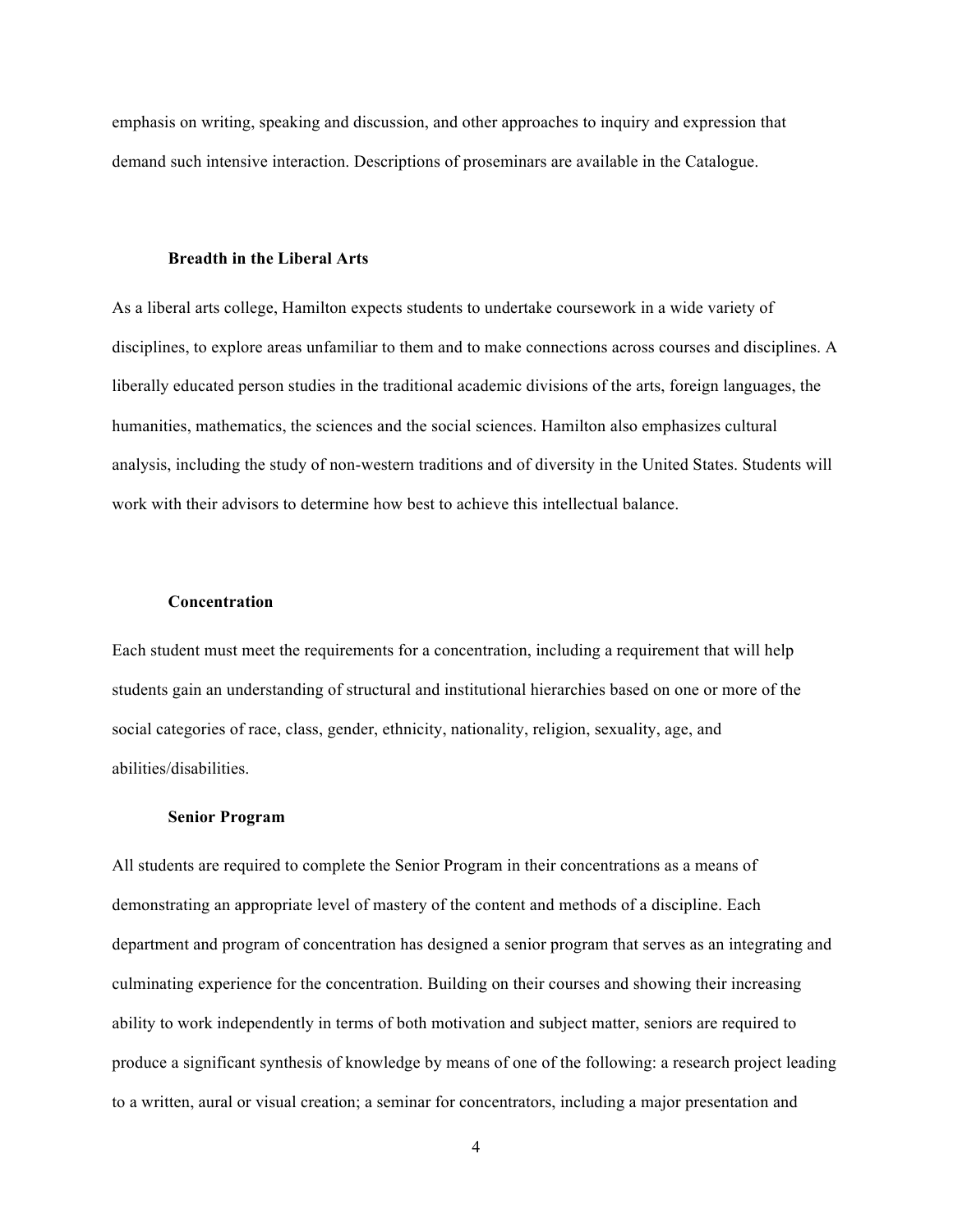research paper by each student; or comprehensive examinations ideally involving both written and oral 4components.

Students make progress toward meeting these goals by studying broadly across diverse areas of inquiry, guided by their advisors, and investigating a particular area of study more thoroughly by completing a concentration of their choosing. A faculty advisor assigned to each student provides information, advice and dialogue about choice of courses as the student strives to meet these goals. For many faculty members and students, this relationship will be as important as any they form. As the primary intellectual guide, the faculty determines the fundamental structure and the basic requirements of the curriculum in light of the liberal arts tradition and its appropriate adaptation to the contemporary world.

#### **II. Institutional Priorities to be addressed in the Self-Study**

#### **Institutional stakeholders consulted in identifying the priorities**

The Strategic Planning Steering Committee (SPSC) initiated a three phase plan that occurred during the 2017 calendar year. The process was a collaborative venture that began with three committees constituted of faculty, staff, students, and trustees under a charge from the President. The strategic planning outcome – *Connected Hamilton* – provides four pillars that identifies new initiatives and reaffirms and expands existing initiatives for the College over the next five years but will have lasting institutional impacts on the student learning experience.

The Accreditation Steering Committee (ASC) agreed that the Strategic Planning priorities should be the self-study priorities since the strategic plan is in its early stages, providing an opportunity to aid in implementing the pillars of Connected Hamilton.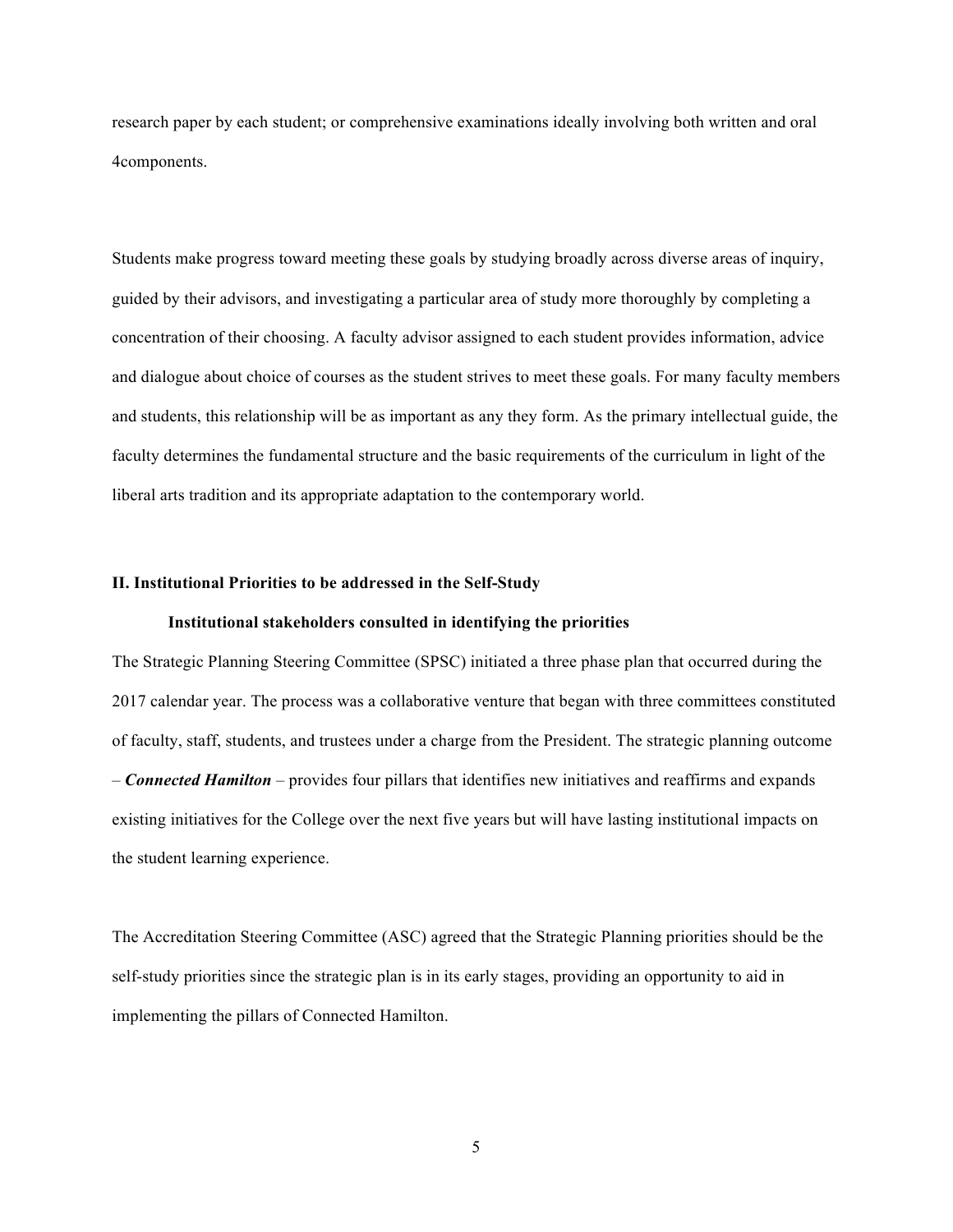## **Selected priorities align with the institution's mission and goals**

Connected Hamilton is a roadmap for meeting the institutional mission and goals. The planning process identified three areas of focus including Residential Hamilton, Digital Hamilton, and Experiential Hamilton, while simultaneously targeting several existing commitments for expansion and growth (Advising at Hamilton, Diversity, Equity, and Inclusion at Hamilton, and Teaching at Hamilton). These existing commitments combined stand as our fourth pillar. The four pillars of Connected Hamilton will map on to the Commission Standards in a variety ways with major and minor emphases in each chapter (Table 1).

#### **How Commission Standards align (or map to) the selected priorities.**

Each chapter will focus on a Commission Standard with specific details regarding how the four pillars of Connected Hamilton align to the institutional priorities.

|                                               |          |          | Residential Digital Experiential Advising Inclusion |          | Diversity, Equity, | Teaching |
|-----------------------------------------------|----------|----------|-----------------------------------------------------|----------|--------------------|----------|
| Standard I                                    | O        | $\Omega$ | $\Omega$                                            | X        | X                  | X        |
| Standard II                                   | $\Omega$ | $\Omega$ | $\Omega$                                            | $\Omega$ | X                  | X        |
| Standard III                                  | Χ        | X        | X                                                   | $\Omega$ | O                  | X        |
| Standard IV                                   | O        | $\Omega$ | $\Omega$                                            | X        | O                  | X        |
| Standard V                                    | X        | X        | X                                                   | X        | X                  | X        |
| Standard VI                                   | Х        | X        | X                                                   | Χ        | Х                  | $\Omega$ |
| Standard VII                                  | O        | $\Omega$ | $\Omega$                                            | $\Omega$ | Χ                  | $\Omega$ |
| Legend                                        |          |          |                                                     |          |                    |          |
| $O =$ minor emphasis, $X =$<br>major emphasis |          |          |                                                     |          |                    |          |

Table 1. How Institutional Priorities map to Standards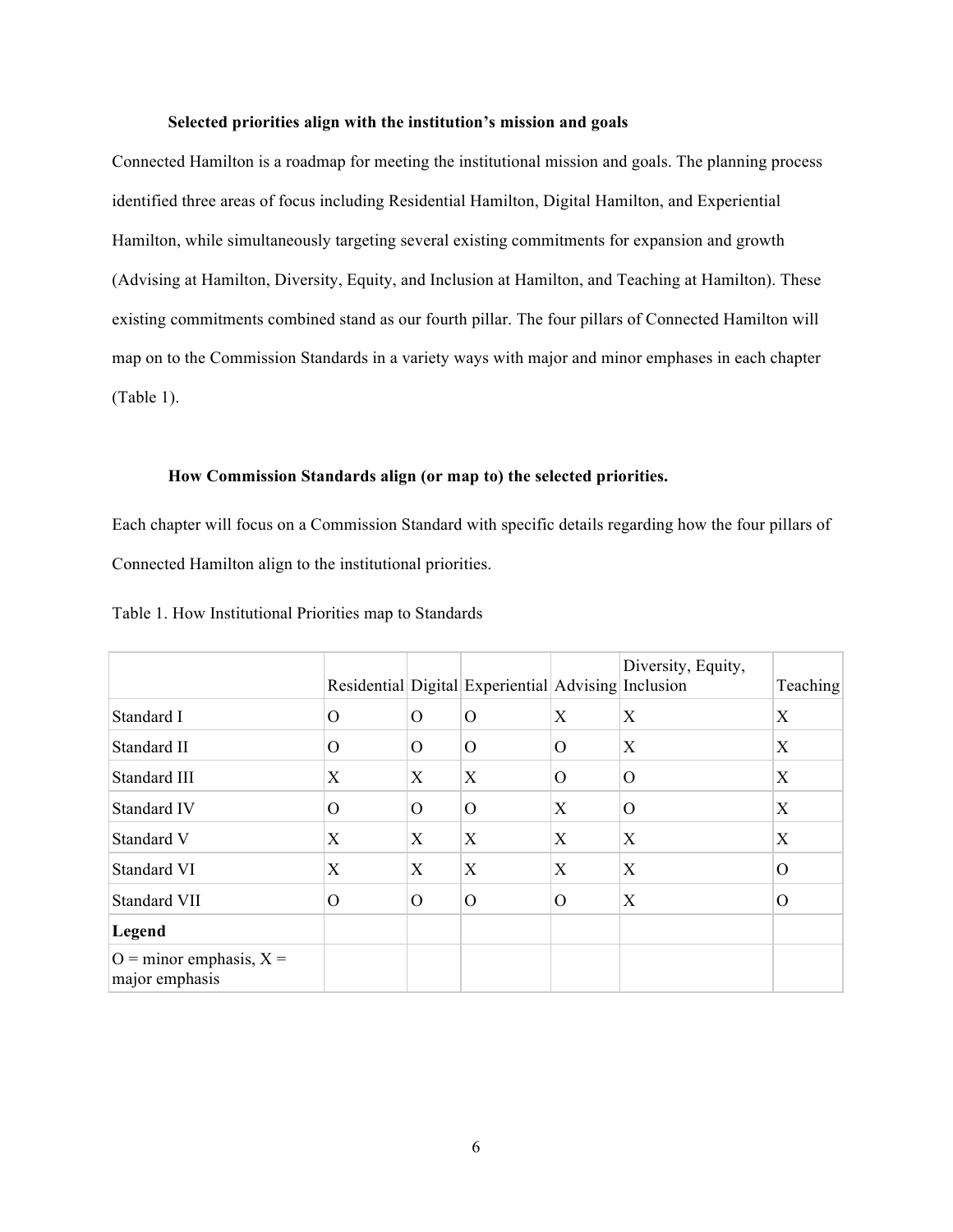#### **III. Intended Outcomes of the Self-Study**

Provided here are the institution's list of outcomes that it intends to achieve through the self-study process, considering ways the self-study can help the institution meet its mission, assist in meeting key institutional goals, and enhance its overall effectiveness. Outcomes may include but are not limited to:

- reaffirm Hamilton's accreditation by Middle States;
- aid in implementing the Connected Hamilton Strategic Plan;
- review and reflect on current practices and determine where the College can improve the student experience and also where it innovates;
- use the opportunity of self-study to identify and improve assessment of student learning; and
- carry forward existing strengths and integrate Early Career Faculty.

## **Self-Study Approach**

The ASC has decided on a Standards Based Approach to the self-study focused on linking institutional priorities to the standards. The ACS has sought to bring the best possible working group members to the appropriate standard under consideration and to link the ongoing work that other institutional committees and groups are conducting on each institutional priority.

#### **IV. Organizational Structure of the Steering Committee and Working Groups**

This section of the Self-Study Design provides information about the membership of the Accreditation Steering Committee and Working Groups including the names and titles of chairpersons of the Steering Committee and its members, with their positions of responsibility at the institution.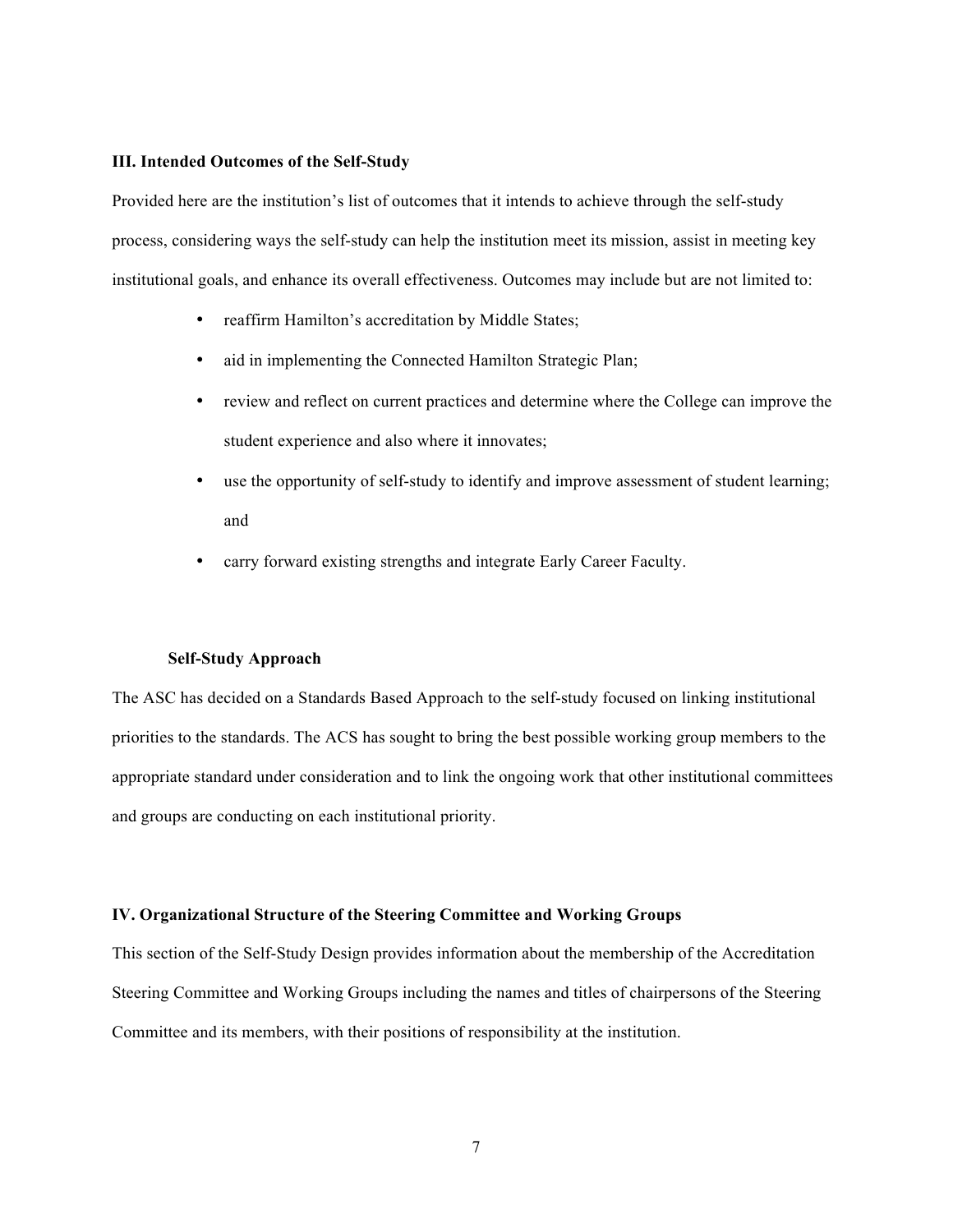# **Accreditation Steering Committee (ASC)**

**Nathan Goodale** (Co-Chair, Steering Committee), Associate Dean of Faculty and Associate Professor of Anthropology

**Shari Whiting** (Co-Chair, Steering Committee), Interim Director for Institutional Research and Assessment

**Tina Hall** (Co-Chair, Standards I & II), Professor of Literature and Creative Writing

**Ian Rosenstein** (Co-Chair, Standards I & II), Associate Professor of Chemistry

**Penny Yee** (Co-Chair, Standards III & IV), the James L. Ferguson Professor of Psychology

**Onno Oerlemans** (Co-Chair, Standards III & IV), Associate Dean of Faculty and Professor of Literature

**Tara McKee** (Co-Chair, Standard V), Associate Dean of Students for Academics and Associate Professor of Psychology

**Chau Fang Lin** (Co-Chair, Standard V), Assistant Director of Institutional Research and Assessment **Joe Shelley** (Chair, Standard VI), Vice President for Library and Information Technology Services **Kevin Grant** (Chair, Standard VII), the Edgar B. Graves Professor of History

The strategies the ASC will use to encourage Working Groups to interact with one another in the interest of engaging in common areas of inquiry and reducing undue duplication of effort include:

- 1. Working Group Chairs make up the ASC, insuring there will be natural integration with regular meetings informing the ASC of each Working Group's progress;
- 2. a Google Team Drive will be used as a sharing tool to prepare the self-study and evidence inventory;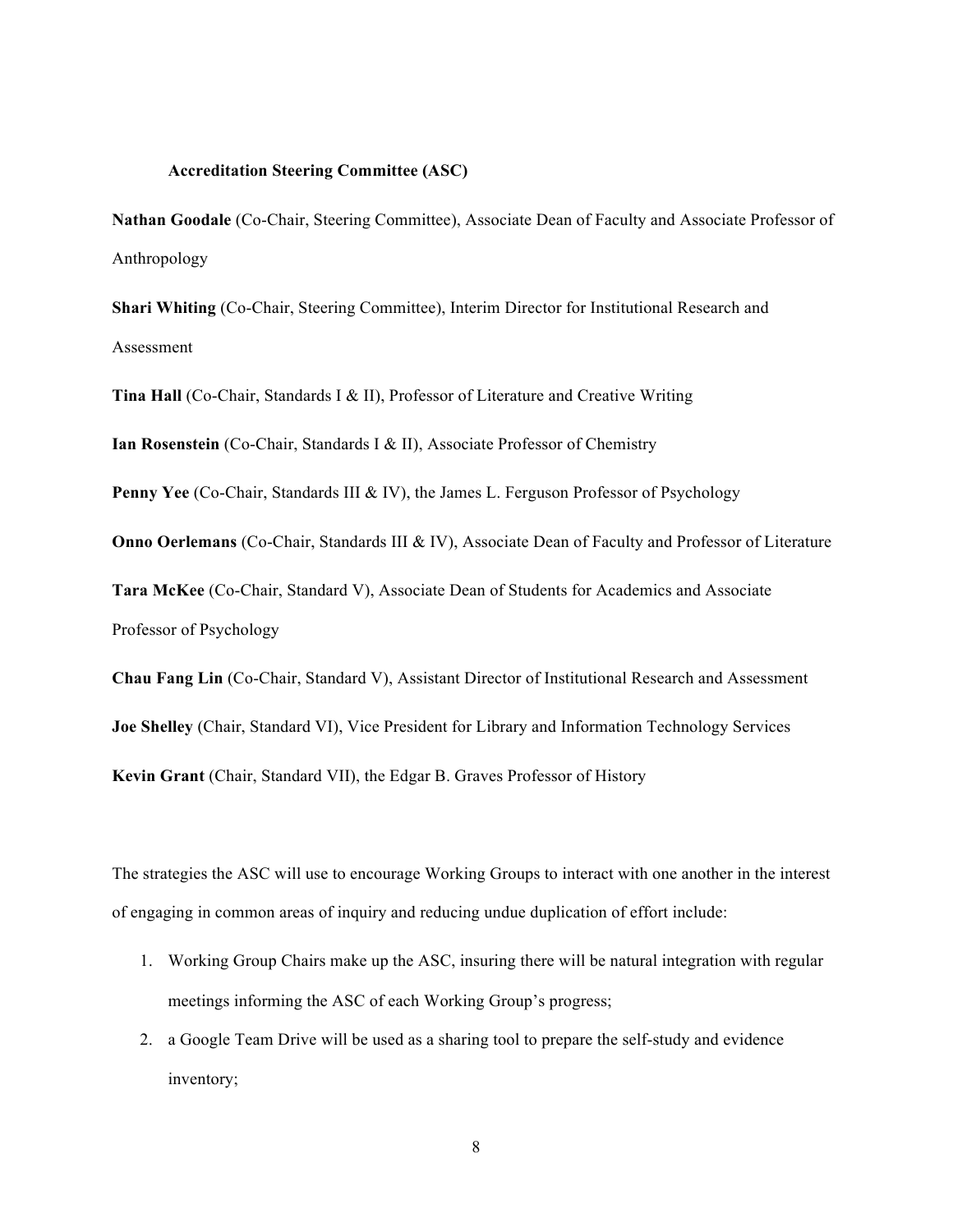- 3. the Google Team Drive meets the digital security standards of our information technology division to handle sensitive or confidential materials;
- 4. a Working Group retreat is scheduled for August, 2019 to review the standards and allow Working Group Chairs to begin work with their teams; and
- 5. regular Working Group reports are scheduled from Fall 2019 through Spring 2020, leading to the completed draft of the self-study (see timeline below).

The collective membership of the ASC with individuals that will also Chair (or Co-Chair) committees focused on each Commission Standard, will provide oversight to the self-study process. The committee structure will also ensure that Working Groups receive appropriate support for evaluation and assessment of Commission Standards and the priorities selected for analysis in the self-study document.

The ASC will ensure that the institutional mission, the Connected Hamilton pillars as institutional priorities, and the Commission's Standards will be analyzed in the Self-Study Report utilizing the institution's existing evaluation and assessment information through a process of:

- 1. the members of the ASC will be responsible for gathering and distributing evaluation and assessment information and
- 2. the ASC will be monitoring the progress of the working groups through meetings with chairs and multiple mid-year progress reports.

Assembled here are the Working Groups including the names and title of chairperson(s) and members of each Working Group with their positions of responsibility at the institution. Each committee will focus on a Commission Standard with the Requirements of Affiliation, Criteria to meet each Standard, the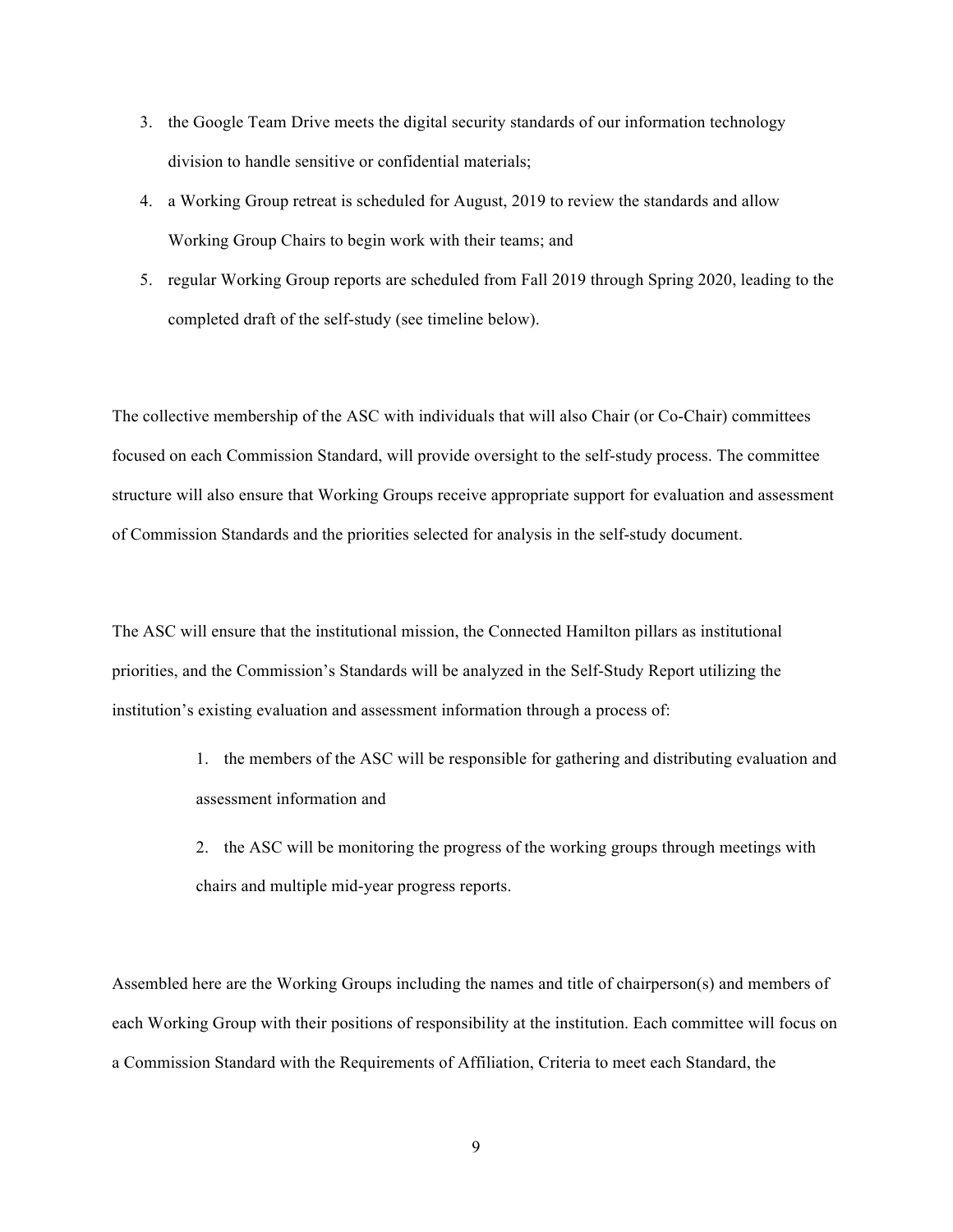Institutional Priorities to be addressed, the assessment related to each Standard, follow up from past accreditation reports, and recommendations for improvement.

# **Steering Committee (Co-Chairs)**

Nathan Goodale (Steering Committee Co-Chair), Associate Dean of Faculty, Associate Professor of Anthropology Shari Whiting (Steering Committee Co-Chair), Interim Director for Institutional Research and Assessment

## **Working Groups**

#### Working Group 1: Standard I - Mission and Goals and Standard II - Ethics and Integrity

### **Working Group Members for Standards I and II**

Tina Hall (Co-Chair), Professor of Literature and Creative Writing

Ian Rosenstein (Co-Chair), Associate Professor of Chemistry

Catherine Beck, Assistant Professor of Geosciences

Gordon Jones, Litchfield Professor of Astronomy

Jeff McArn, College Chaplain

Alexandra Plakias, Assistant Professor of Philosophy

Steve Stemkoski, Director of Human Resources

#### **Requirements of Affiliation:**

**Standard I:** The institution's mission defines its purpose within the context of higher education, the students it serves, and what it intends to accomplish. The institution's stated goals are clearly linked to its mission and specify how the institution fulfills its mission.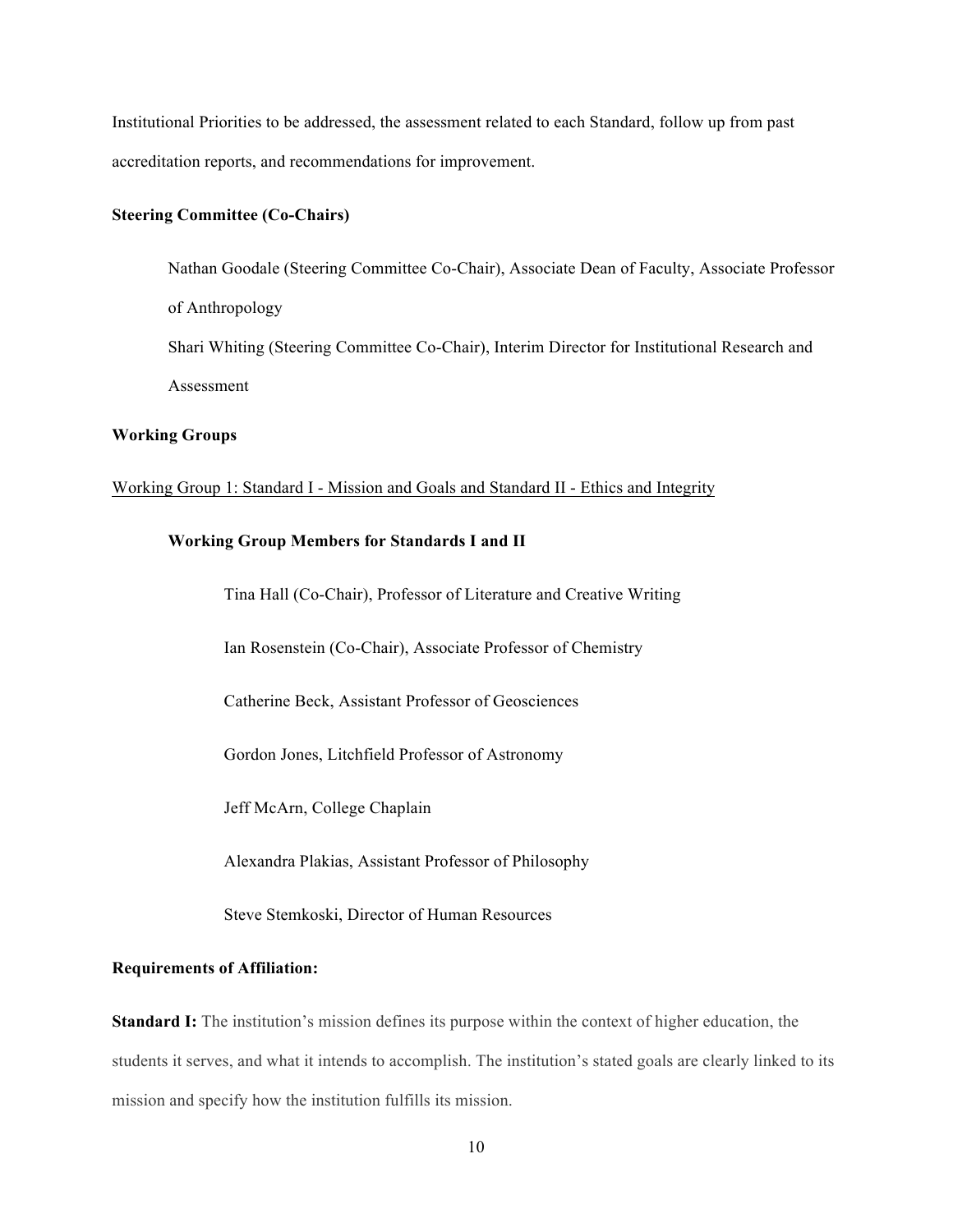**Standard II:** Ethics and integrity are central, indispensable, and defining hallmarks of effective higher education institutions in all activities, whether internal or external, an institution must be faithful to its mission, honor its contracts and commitments, adhere to its policies, and represent itself truthfully.

## **Criteria to Demonstrate for Standard I:**

- 1. The College has clearly defined mission and goals that were developed through appropriate collaborative participation by all who facilitate or are otherwise responsible for institutional development and improvement; address external as well as internal contexts and constituencies; are approved and supported by the governing body; guide faculty, administration, staff, and governing structures in making decisions related to planning, resource allocation, program and curricular development, and the definition of institutional and educational outcomes; include support of scholarly inquiry and creative activity, at levels and of the type appropriate to the institution; are publicized and widely known by the institution's internal stakeholders; are periodically evaluated;
- 2. The institutional goals are realistic, appropriate to higher education, and consistent with mission;
- 3. The goals focus on student learning and related outcomes and on institutional improvement; are supported by administrative, educational, and student support programs and services; and are consistent with institutional mission; and
- 4. There is periodic assessment of mission and goals to ensure they are relevant and achievable.

## **Criteria to Demonstrate for Standard II:**

- 1. The College exhibits a commitment to academic freedom, intellectual freedom, freedom of expression, and respect for intellectual property rights;
- 2. The College climate fosters respect among students, faculty, staff, and administration from a range of diverse backgrounds, ideas, and perspectives;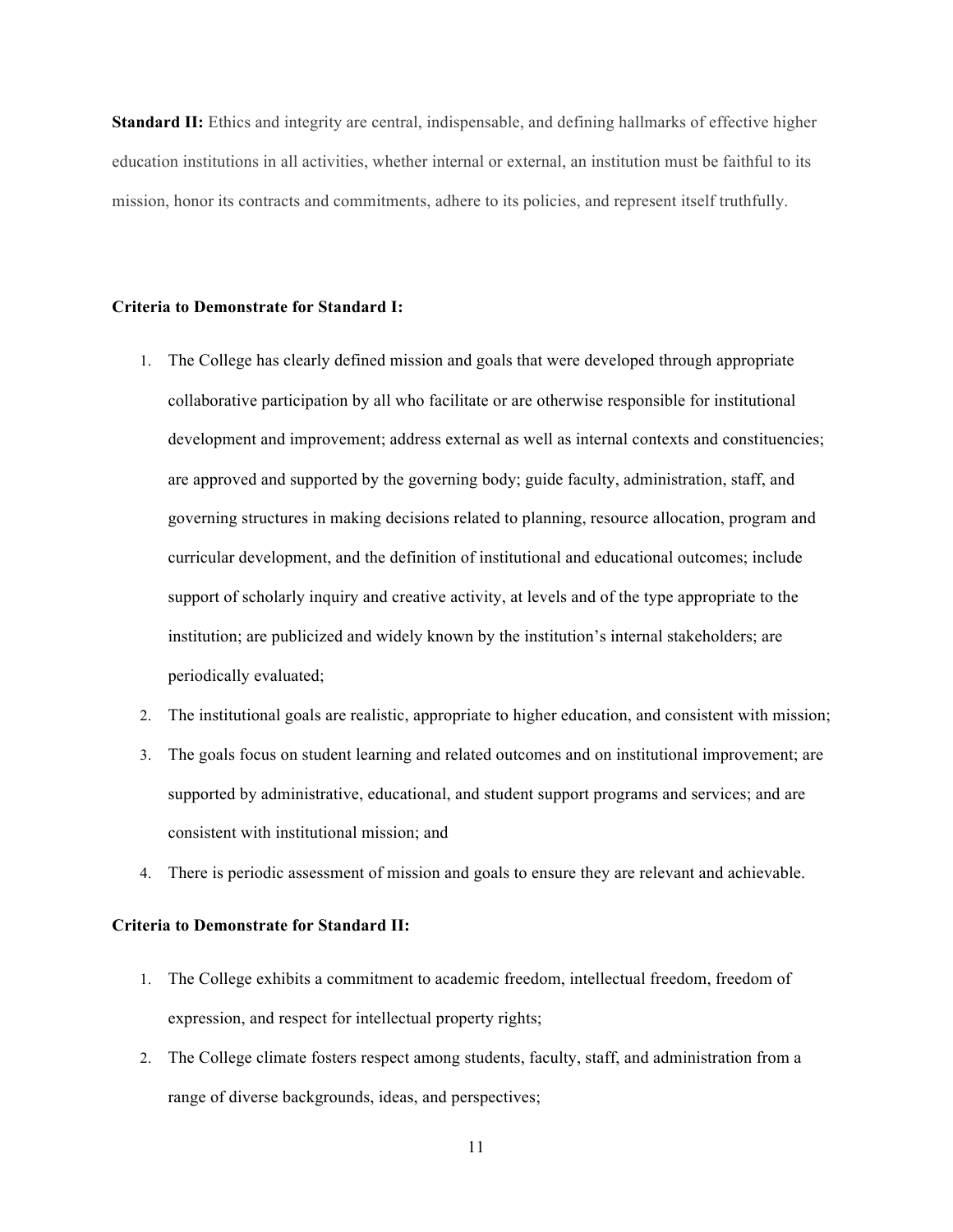- 3. A grievance policy that is documented and disseminated to address complaints or grievances raised by students, faculty, or staff. The institution's policies and procedures are fair and impartial, and assure that grievances are addressed promptly, appropriately, and equitably;
- 4. There is an avoidance of conflict of interest or the appearance of such conflict in all activities and among all constituents;
- 5. The College has fair and impartial practices in the hiring, evaluation, promotion, discipline, and separation of employees;
- 6. There is honesty and truthfulness in public relations announcements, advertisements, recruiting and admissions materials and practices, as well as in internal communications;
- 7. Services or programs in place to promote affordability and accessibility; to enable students to understand funding sources and options, value received for cost, and methods to make informed decisions about incurring debt;
- 8. There is evidence for compliance with all applicable federal, state, and Commission reporting policies, regulations, and requirements to include reporting regarding: the full disclosure of information on institution-wide assessments, graduation, retention, certification and licensure or licensing board pass rates; the institution's compliance with the Commission's Requirements of Affiliation; substantive changes affecting institutional mission, goals, programs, operations, sites, and other material issues which must be disclosed in a timely and accurate fashion; the institution's compliance with the Commission's policies
- 9. There is periodic assessment of ethics and integrity as evidenced in institutional policies, processes, practices, and the manner in which these are implemented.

**Priorities:** Advising; Diversity, Equity, Inclusion; Teaching

**Assessment:** Standard I - Meeting campus wide goals. For example the assessment of Senior Projects and how they meet the eight educational goals and concentration goals. Standard II - For example increase in diversity of both faculty and students, COLT Policies webpage (Campus Wide Policies Handbook).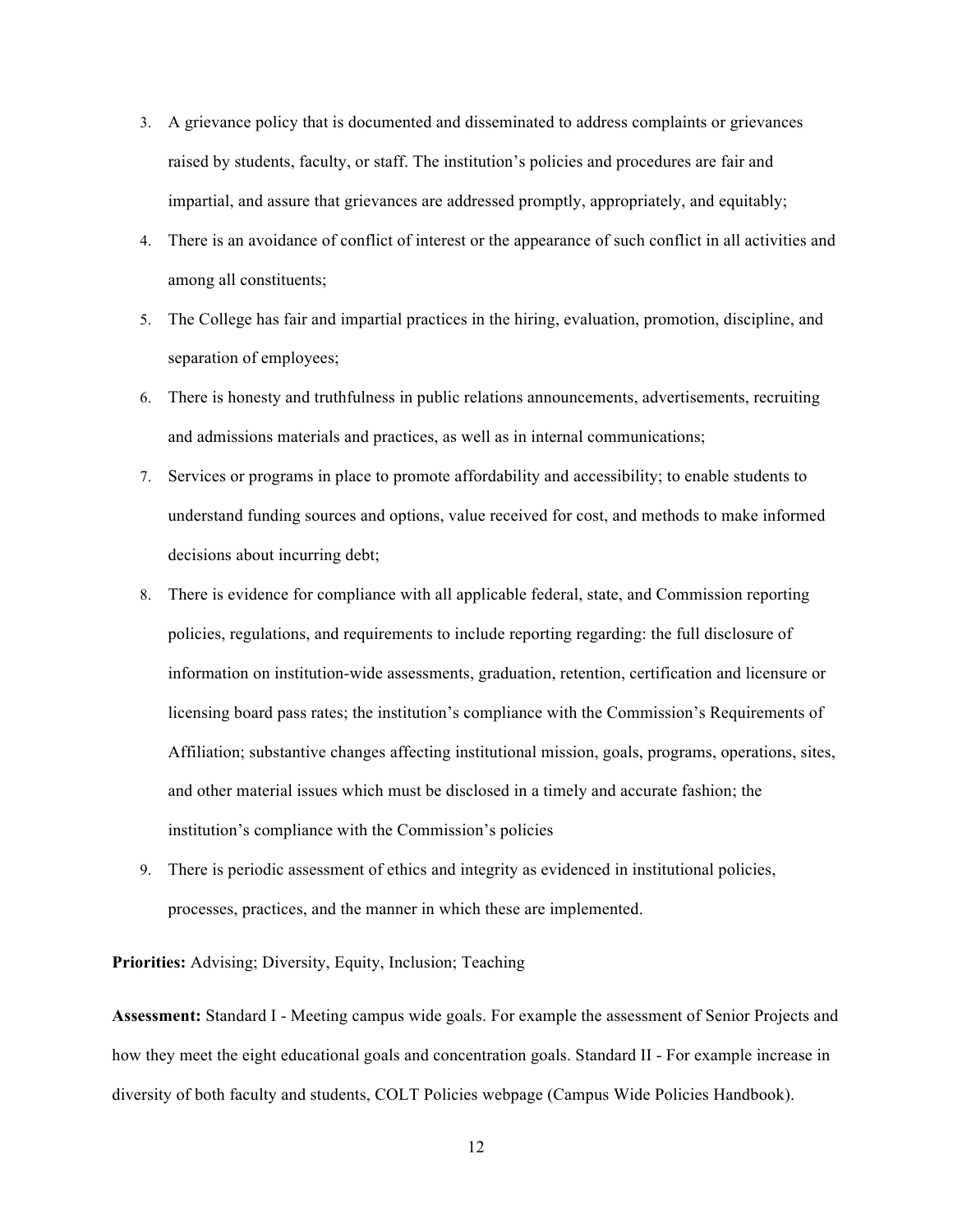### **Follow up items from previous self-study and periodic report**

## **Recommendations for improvement**

Working Group 2: Standard III - Design and Delivery of the Student Learning Experience, Standard IV - Support of the Student Experience

#### **Working Group for Standards III and IV**

Onno Oerlemans (Co-Chair), Associate Dean of Faculty and Professor of Literature

Penny Yee (Co-Chair), the James L. Ferguson Professor of Psychology

Jennifer Ambrose, Director of the Writing Center

David Thompson, Director of the Charlean & Wayland Blood Fitness & Dance Center & Campus Wellness and Professor of Physical Education

Jeff Landry, Associate Vice President for Student Affairs

Peaches Valdes, Dean of Admission

Amanda Kim - SGA President (or representative)

#### **Requirements of Affiliation:**

**Standard III -** An institution provides students with learning experiences that are characterized by rigor and coherence at all program, certificate, and degree levels, regardless of instructional modality. All learning experiences, regardless of modality, program pace/space/schedule, level, and setting are consistent with higher education expectations.

**Standard IV** - Across all educational experiences, settings, levels, and instructional modalities, the institution recruits and admits students whose interests, abilities, experiences, and goals are congruent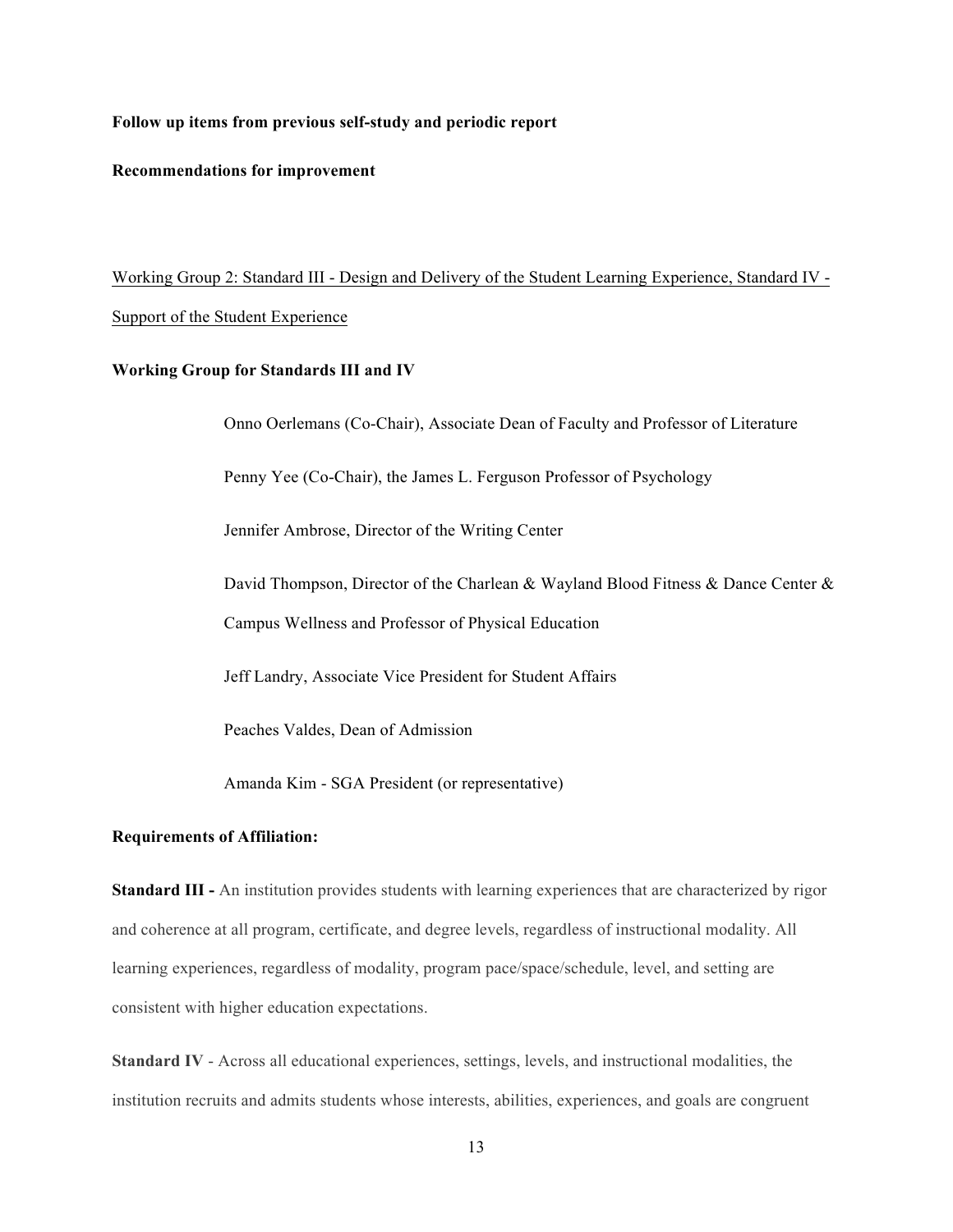with its mission and educational offerings. The institution commits to student retention, persistence, completion, and success through a coherent and effective support system sustained by qualified professionals, which enhances the quality of the learning environment, contributes to the educational experience, and fosters student success.

#### **Criteria to Demonstrate for Standard III:**

1. All certificate, undergraduate, graduate, and/or professional programs leading to a degree or other recognized higher education credential, of a length appropriate to the objectives of the degree or other credential, are designed to foster a coherent student learning experience and to promote synthesis of learning;

2. Any student learning experience is designed, delivered, and assessed by faculty (full-time or part-time) and/or other appropriate professionals who are:

a. rigorous and effective in teaching, assessment of student learning, scholarly inquiry, and service, as appropriate to the institution's mission, goals, and policies;

b. qualified for the positions they hold and the work they do;

c. sufficient in number;

d. provided with and utilize sufficient opportunities, resources, and support for professional growth and innovation;

e. reviewed regularly and equitably based on written, disseminated, clear, and fair criteria, expectations, policies, and procedures;

3. Academic programs of study are clearly and accurately described in official publications of the institution in a way that students are able to understand and follow degree and program requirements and expected time to completion;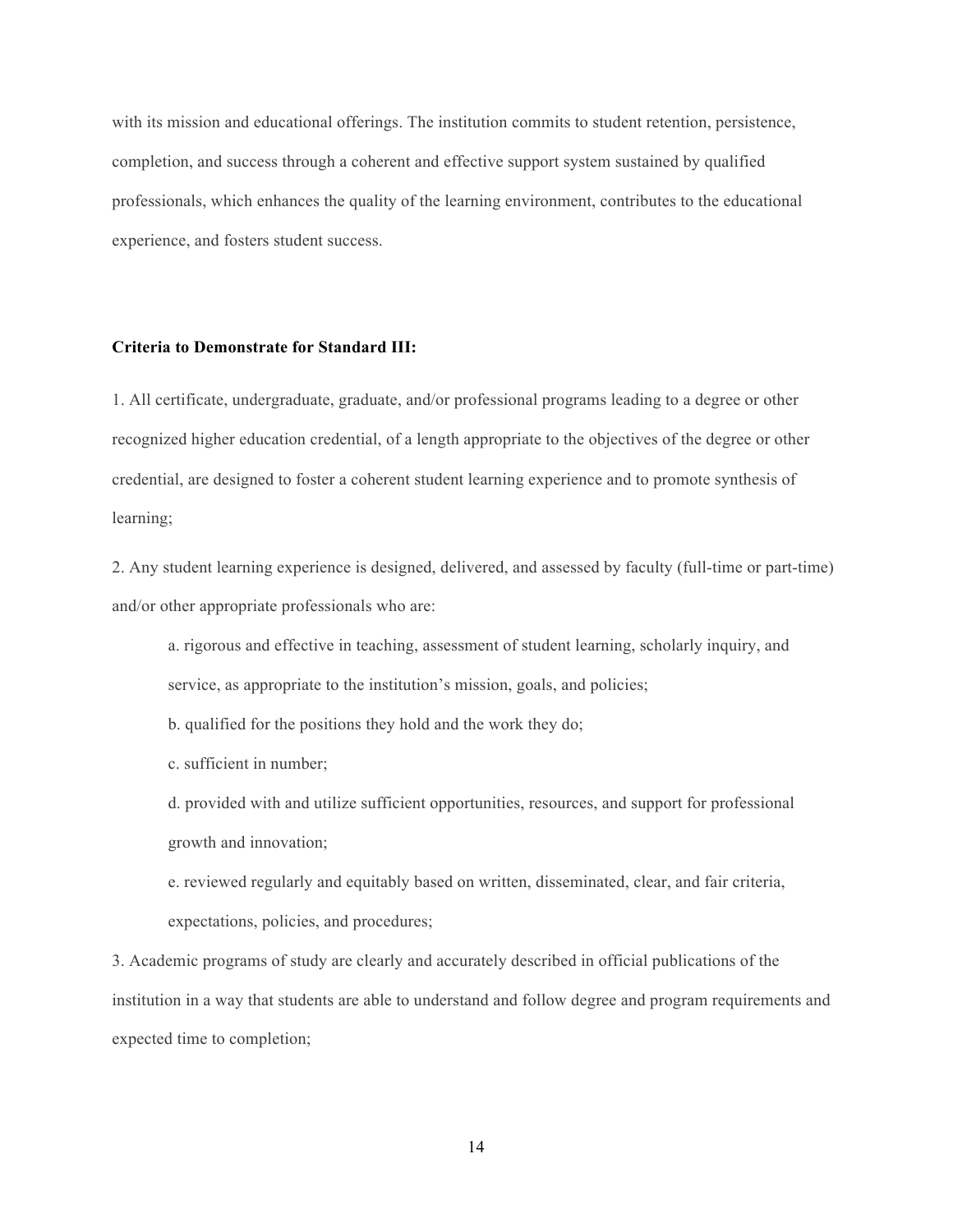4. Sufficient learning opportunities and resources to support both the institution's programs of study and students' academic progress are available;

5. A general education program, free standing or integrated into academic disciplines, that:

a. offers a sufficient scope to draw students into new areas of intellectual experience, expanding their cultural and global awareness and cultural sensitivity, and preparing them to make wellreasoned judgments outside as well as within their academic field;

b. offers a curriculum designed so that students acquire and demonstrate essential skills including at least oral and written communication, scientific and quantitative reasoning, critical analysis and reasoning, technological competency, and information literacy. Consistent with mission, the general education program also includes the study of values, ethics, and diverse perspectives; and c. in non-US institutions that do not include general education, provides evidence that students can demonstrate general education skills;

6. Adequate and appropriate institutional review and approval on any student learning opportunities designed, delivered, or assessed by third-party providers; and

7. Periodic assessment of the effectiveness of programs providing student learning opportunities.

#### **Criteria to Demonstrate for Standard IV**

1. Clearly stated, ethical policies and processes to admit, retain, and facilitate the success of students whose interests, abilities, experiences, and goals provide a reasonable expectation for success and are compatible with institutional mission, including:

a. accurate and comprehensive information regarding expenses, financial aid, scholarships, grants, loans, repayment, and refunds;

b. a process by which students who are not adequately prepared for study at the level for which they have been admitted are identified, placed, and supported in attaining appropriate educational goals;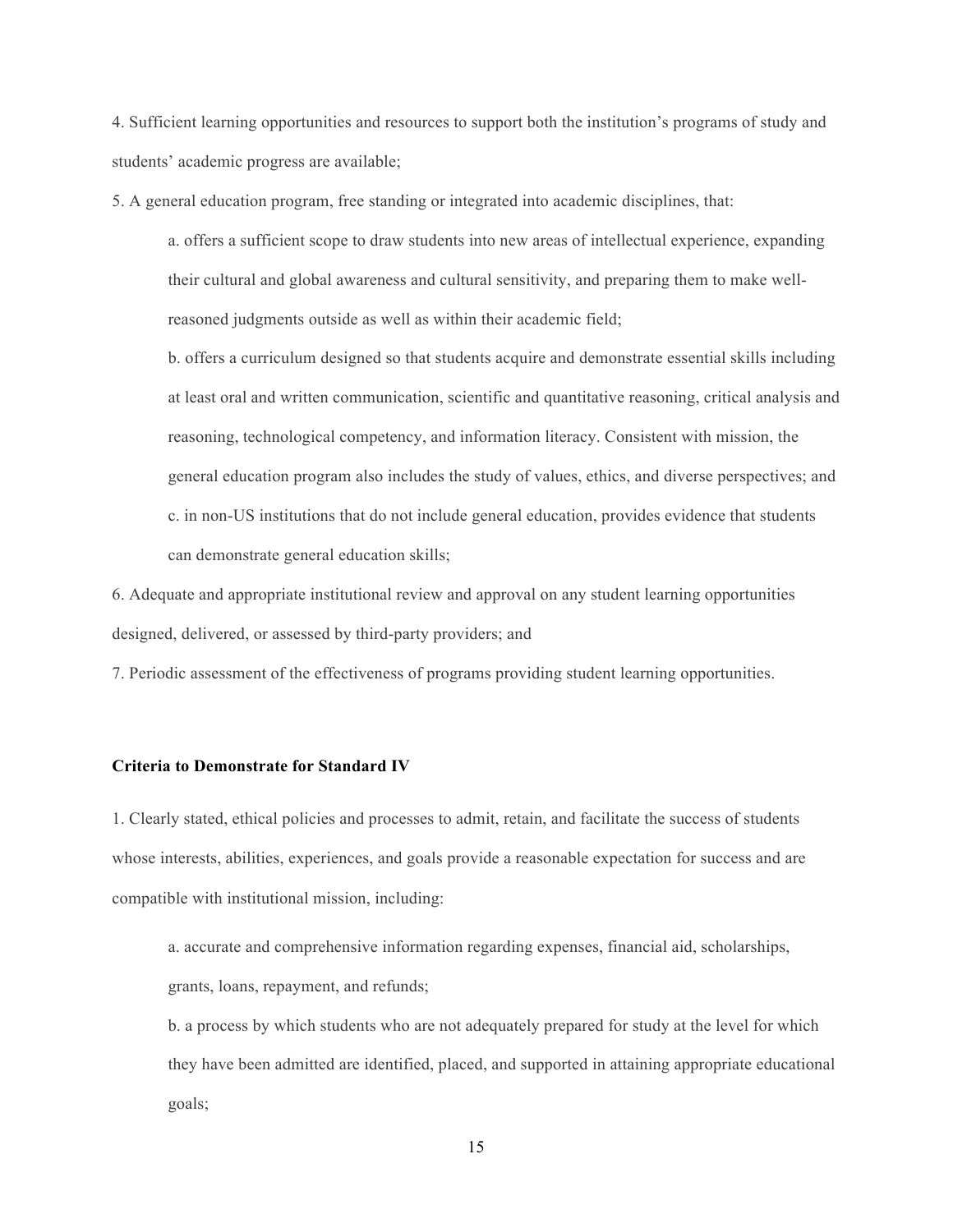c. orientation, advisement, and counseling programs to enhance retention and guide students throughout their educational experience;

d. processes designed to enhance the successful achievement of students' educational goals including certificate and degree completion, transfer to other institutions, and post-completion placement;

2. Policies and procedures regarding evaluation and acceptance of transfer credits, and credits awarded through experiential learning, prior non-academic learning, competency-based assessment, and other alternative learning approaches;

3. Policies and procedures for the safe and secure maintenance and appropriate release of student information and records;

4. Assessment of the effectiveness of programs supporting the student experience

**Priorities:** Residential, Digital, Experiential, Advising, Teaching

**Assessment:** Standard III **-** for example, any wide range of assessment activities from the department level to the campus level. The Writing Assessment project, for one. Standard IV - the surveying of students who use the Academic Resource Centers.

## **Follow up items from previous self-study and periodic report**

## **Recommendations for improvement**

## Working Group 3: Standard V - Educational Effectiveness Assessment

Chau Fang Lin (Co-Chair), Assistant Director of Institutional Research and Assessment Tara McKee (Co-Chair), Associate Dean of Students for Academics and Associate Professor of Psychology

Emily Conover, Associate Professor of Economics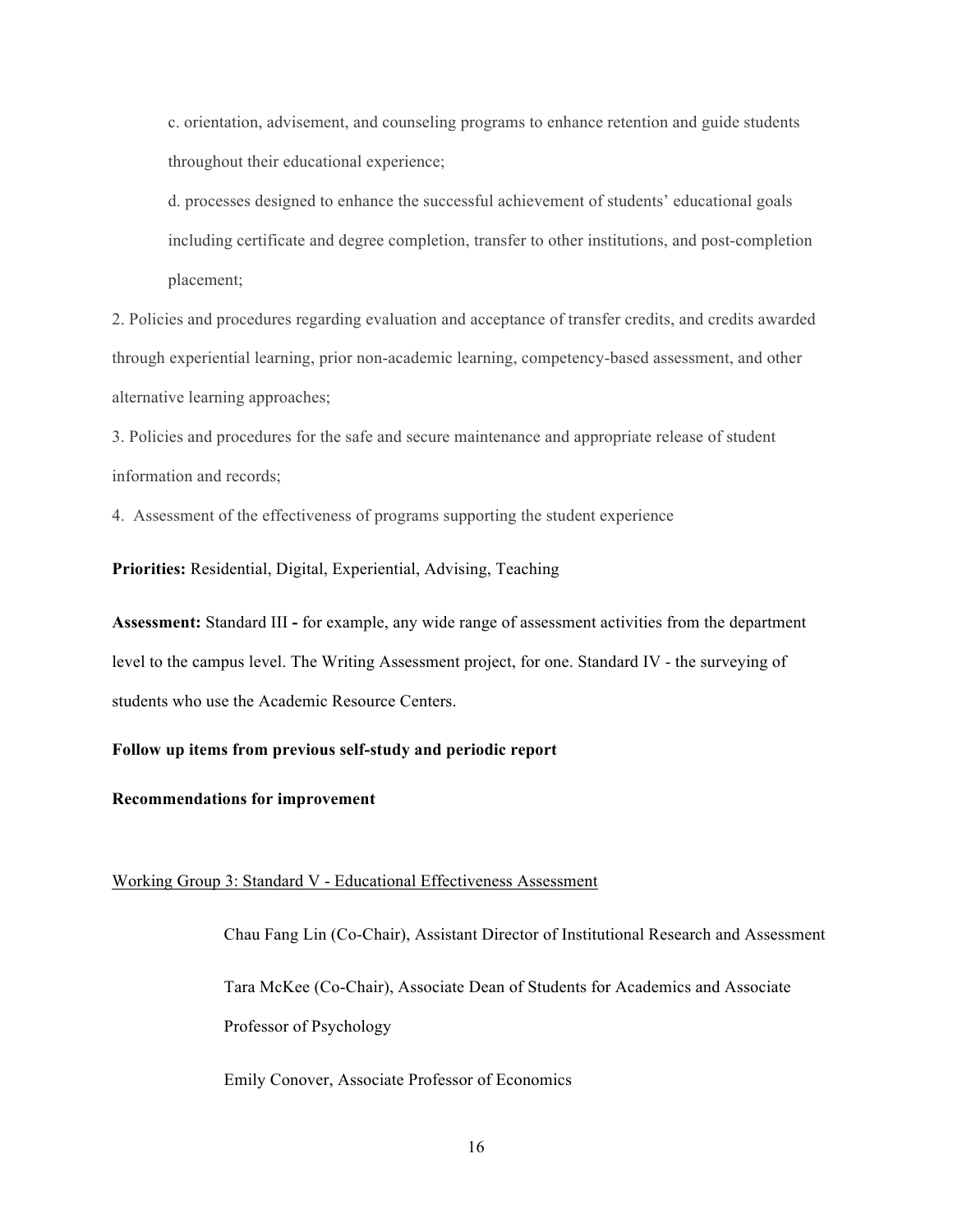John Eldevik, Associate Professor of History Amy Gaffney, Director of the Oral Communication Center Janine Oliver, Associate Director, Career Development Ben Smith, Director of the Quantitative and Symbolic Reasoning Center Andrea Townsend, Assistant Professor of Biology

### **Requirements of Affiliation:**

Assessment of student learning and achievement demonstrates that the institution's students have accomplished educational goals consistent with their program of study, degree level, the institution's mission, and appropriate expectations for institutions of higher education.

## **Criteria to demonstrate for Standard V:**

1. Clearly stated educational goals at the institution and degree/program levels, which are interrelated with one another, with relevant educational experiences, and with the institution's mission;

2. Organized and systematic assessments, conducted by faculty and/or appropriate professionals, evaluating the extent of student achievement of institutional and degree/program goals. Institutions should:

a. define meaningful curricular goals with defensible standards for evaluating whether students are achieving those goals;

b. articulate how they prepare students in a manner consistent with their mission for successful careers, meaningful lives, and, where appropriate, further education. They should collect and provide data on the extent to which they are meeting these goals;

c. support and sustain assessment of student achievement and communicate the results of this assessment to stakeholders;

17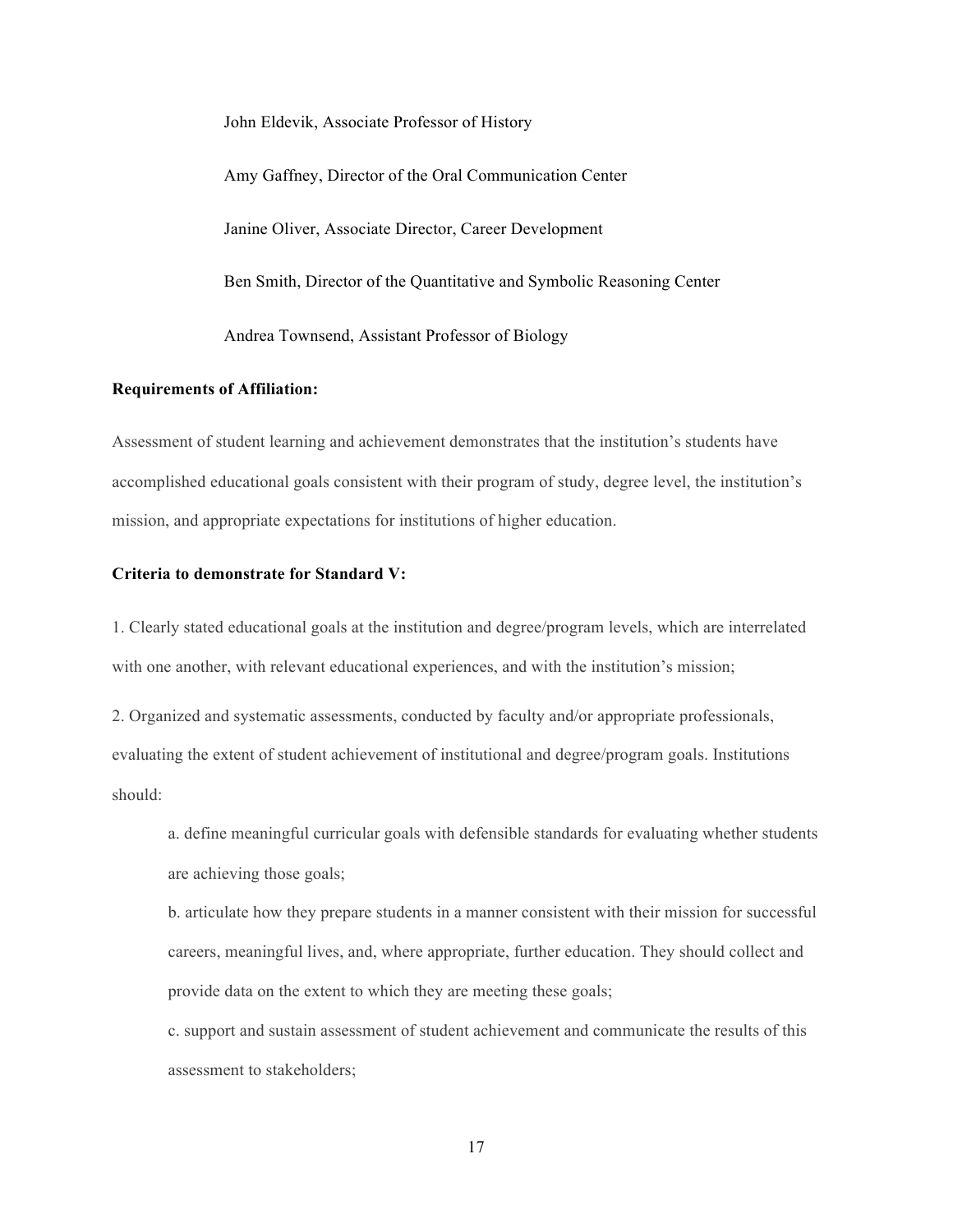3. Consideration and use of assessment results for the improvement of educational effectiveness. Consistent with the institution's mission, such uses include some combination of the following:

a. assisting students in improving their learning;

b. improving pedagogy and curriculum;

c. reviewing and revising academic programs and support services;

d. planning, conducting, and supporting a range of professional development activities;

e. planning and budgeting for the provision of academic programs and services;

f. informing appropriate constituents about the institution and its programs;

g. improving key indicators of student success, such as retention, graduation, transfer, and placement rates;

h. implementing other processes and procedures designed to improve educational programs and services;

4. Adequate and appropriate institutional review and approval of assessment services designed, delivered, or assessed by third-party providers; and

5. Periodic assessment of the effectiveness of assessment processes utilized by the institution for the improvement of educational effectiveness.

**Priorities:** Residential, Digital, Experiential, Advising; Diversity, Equity, Inclusion; Teaching

**Assessment:** For example, the assessment of senior projects and how they demonstrate measurement of the eight educational goals.

### **Follow up items from previous self-study and periodic report**

**Recommendations for improvement**

## Working Group 4: Standard VI - Planning, Resources, and Institutional Improvement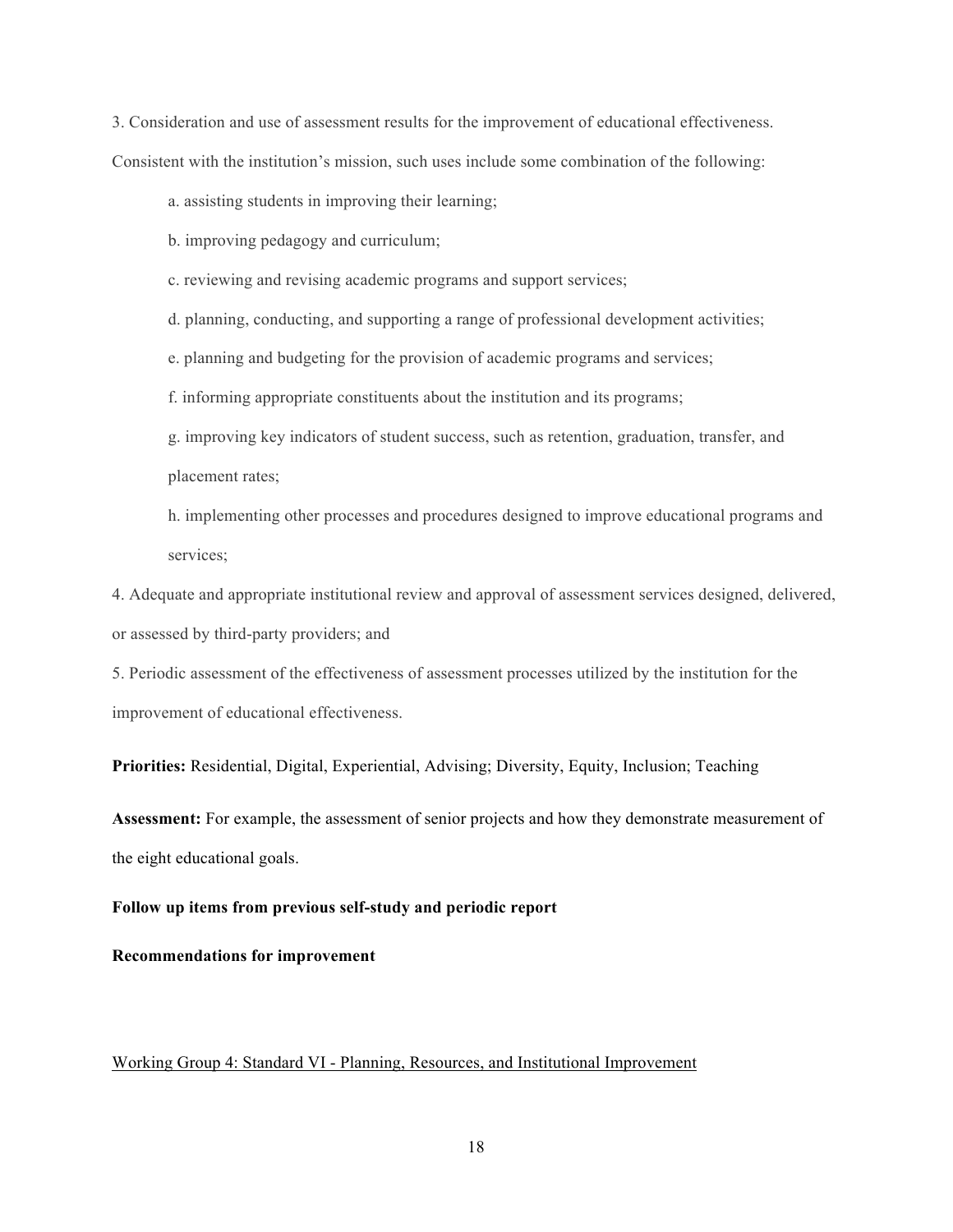Joe Shelley (Chair), Vice President, Library and Information Technology Services Katherine Brown, Associate Professor of Physics Paul Hagstrom, Professor of Economics Karen Leach, Vice President, Administration and Finance Michelle LeMasurier, Associate Professor of Mathematics Roger Wakeman. Associate Vice President for Facilities & Planning Nicholas de la Riva, Assistant Dean for Finance and Resources in Academic Affairs

## **Requirements of Affiliation:**

The institution's planning processes, resources, and structures are aligned with each other and are sufficient to fulfill its mission and goals, to continuously assess and improve its programs and services, and to respond effectively to opportunities and challenges.

### **Criteria to Demonstrate for Standard VI:**

1. Institutional objectives, both institution wide and for individual units, that are clearly stated, assessed appropriately, linked to mission and goal achievement, reflect conclusions drawn from assessment results, and are used for planning and resource allocation;

2. Clearly documented and communicated planning and improvement processes that provide for constituent participation, and incorporate the use of assessment results;

3. A financial planning and budgeting process that is aligned with the institution's mission and goals, evidence-based, and clearly linked to the institution's and units' strategic plans/objectives;

4. Fiscal and human resources as well as the physical and technical infrastructure adequate to support its operations wherever and however programs are delivered;

5. Well-defined decision-making processes and clear assignment of responsibility and accountability;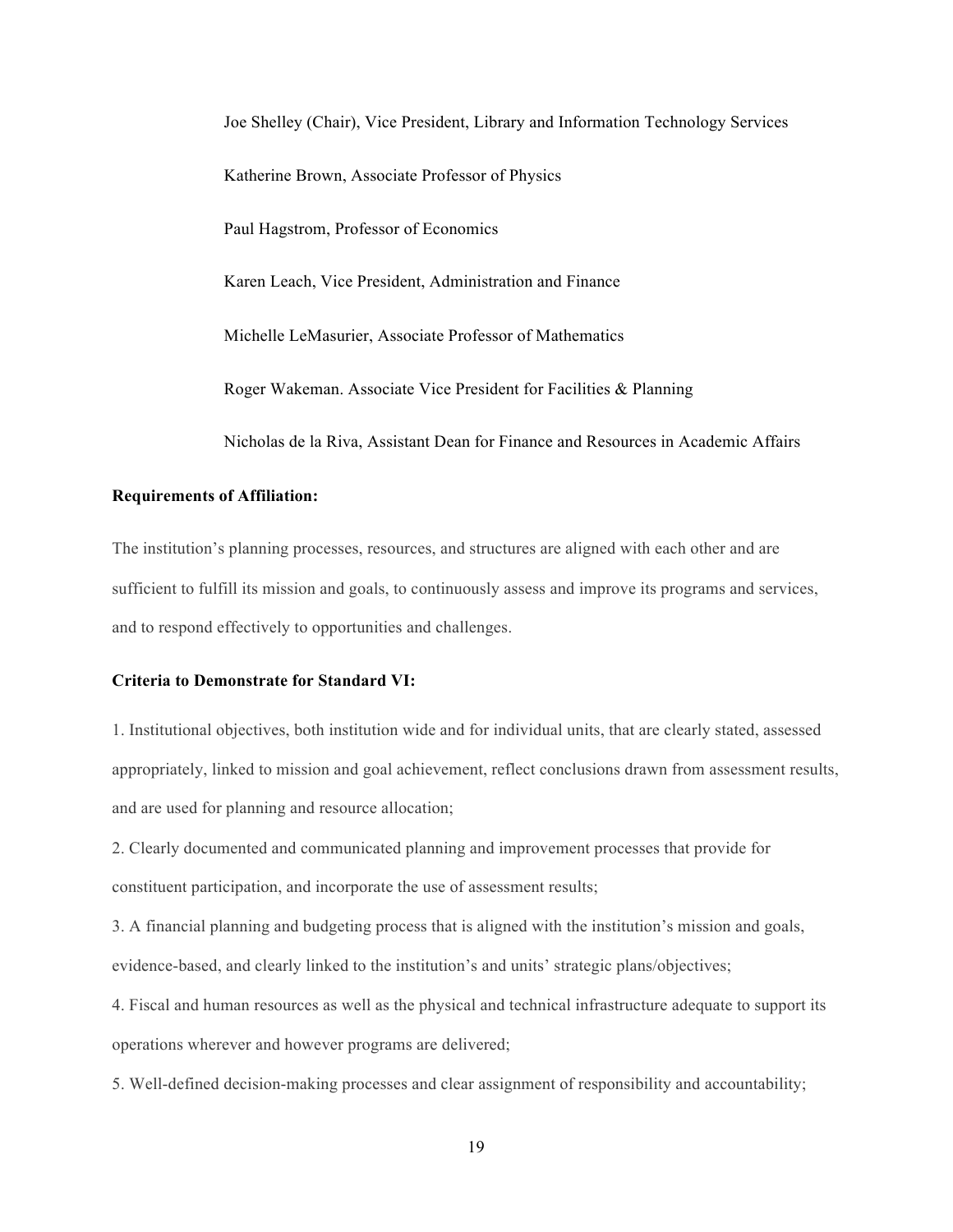6. Comprehensive planning for facilities, infrastructure, and technology that includes consideration of sustainability and deferred maintenance and is linked to the institution's strategic and financial planning processes;

7. An annual independent audit confirming financial viability with evidence of followup on any concerns cited in the audit's accompanying management letter;

8. Strategies to measure and assess the adequacy and efficient utilization of institutional resources required to support the institution's mission and goals; and

9. Periodic assessment of the effectiveness of planning, resource allocation, institutional renewal processes, and availability of resources.

**Priorities:** Residential, Digital, Experiential; Diversity, Equity, Inclusion

**Assessment:** Audited financial statements, bond ratings, and evaluation of the strategic plan.

**Follow up items from previous self-study and periodic report**

**Recommendations for improvement**

Working Group 5: Standard VII - Governance, Leadership, and Administration

Kevin Grant (Chair), the Edgar B. Graves Professor of History Alistair Campbell, Associate Professor of Computer Science Mike Debraggio, Associate Vice President Communications Courtney Gibbons, Associate Professor of Mathematics Gbemende Johnson, Associate Professor of Government Gill King, Chief of Staff and Secretary to the Board of Trustees Lea Haber Kuck, Charter Trustee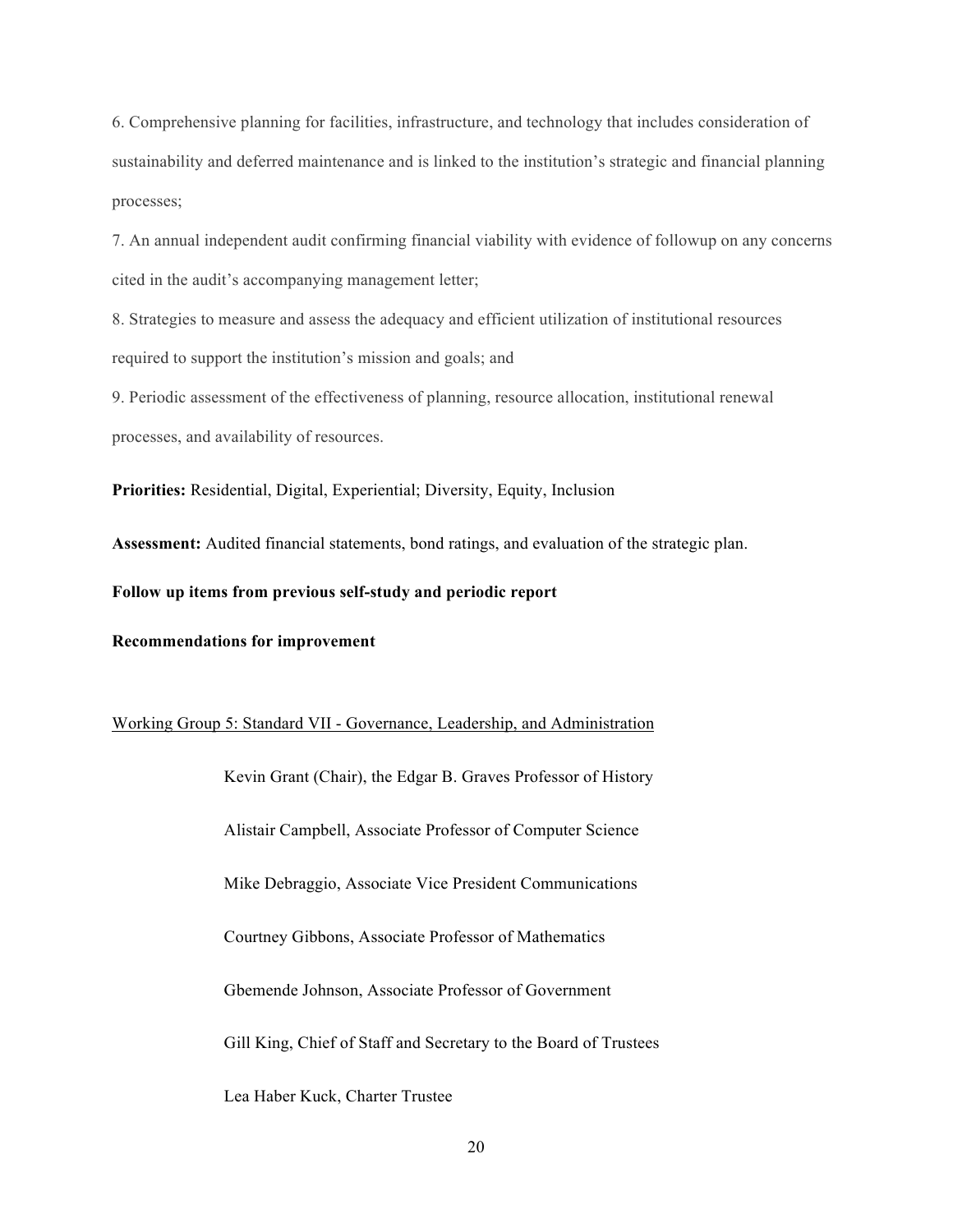#### **Requirements of Affiliation:**

The institution is governed and administered in a manner that allows it to realize its stated mission and goals in a way that effectively benefits the institution, its students, and the other constituencies it serves.

## **Criteria to Demonstrate for Standard VII:**

1. A clearly articulated and transparent governance structure that outlines roles, responsibilities, and accountability for decision making by each constituency, including governing body, administration, faculty, staff and students;

# 2. A legally constituted governing body that:

a. serves the public interest, ensures that the institution clearly states and fulfills its mission and goals, has fiduciary responsibility for the institution, and is ultimately accountable for the academic quality, planning, and fiscal well-being of the institution;

b. has sufficient independence and expertise to ensure the integrity of the institution. Members must have primary responsibility to the accredited institution and not allow political, financial, or other influences to interfere with their governing responsibilities;

c. ensures that neither the governing body nor its individual members interferes in the day-to-day operations of the institution;

d. oversees at the policy level the quality of teaching and learning, the approval of degree programs and the awarding of degrees, the establishment of personnel policies and procedures, the approval of policies and by-laws, and the assurance of strong fiscal management;

e. plays a basic policy-making role in financial affairs to ensure integrity and strong financial management. This may include a timely review of audited financial statements and/or other documents related to the fiscal viability of the institution;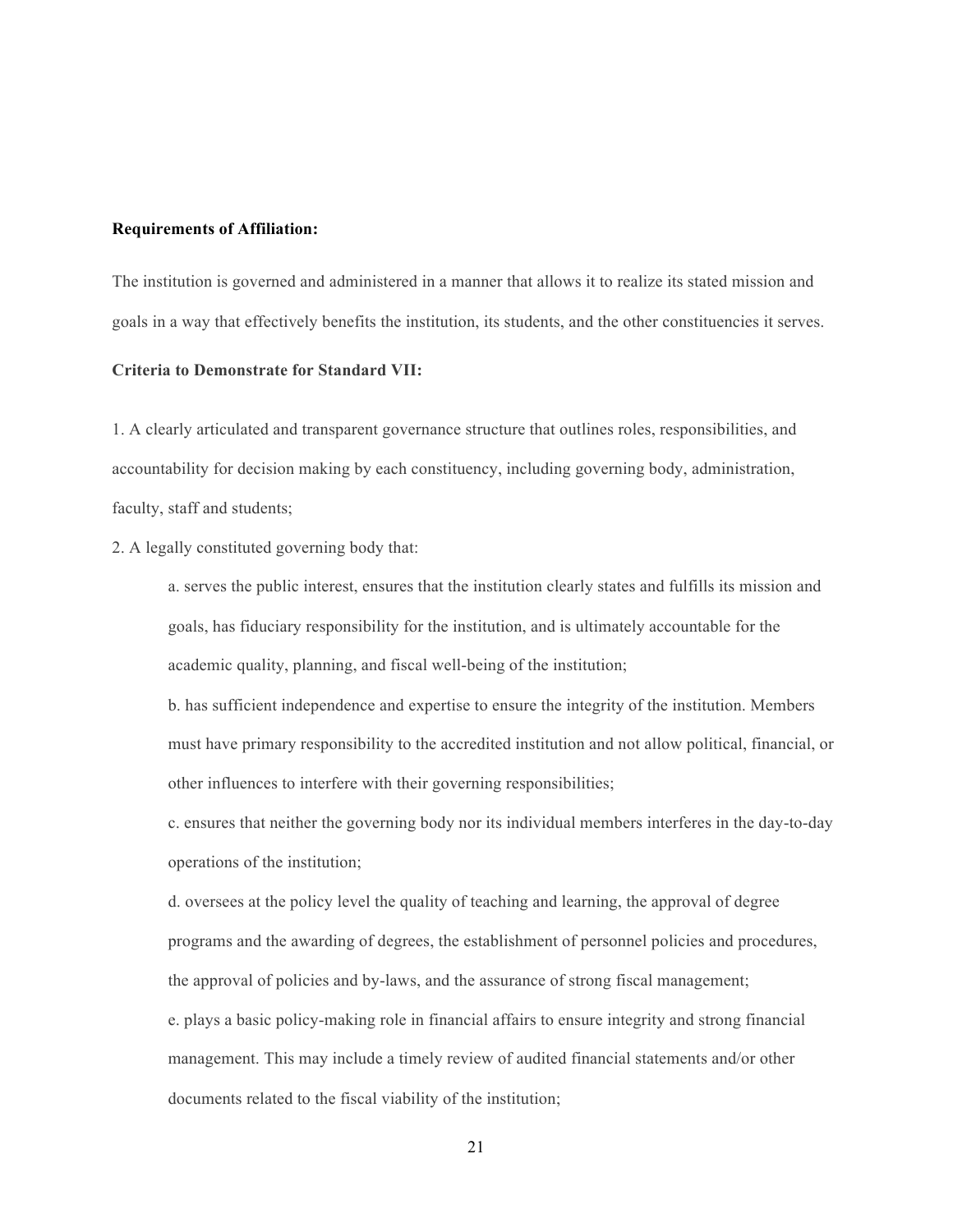f. appoints and regularly evaluates the performance of the Chief Executive Officer; g. is informed in all its operations by principles of good practice in board governance; h. establishes and complies with a written conflict of interest policy designed to ensure the impartiality of the governing body by addressing matters such as payment for services, contractual relationships, employment, and family, financial or other interests that could pose or be perceived as conflicts of interest;

i. supports the Chief Executive Officer in maintaining the autonomy of the institution;

3. A Chief Executive Officer who:

a. is appointed by, evaluated by, and reports to the governing body and shall not chair the governing body;

b. has appropriate credentials and professional experience consistent with the mission of the organization;

c. has the authority and autonomy required to fulfill the responsibilities of the position, including developing and implementing institutional plans, staffing the organization, identifying and allocating resources, and directing the institution toward attaining the goals and objectives set forth in its mission;

d. has the assistance of qualified administrators, sufficient in number, to enable the Chief Executive Officer to discharge his/her duties effectively; and is responsible for establishing procedures for assessing the organization's efficiency and effectiveness;

4. An administration possessing or demonstrating:

a. an organizational structure that is clearly documented and that clearly defines reporting relationships;

b. an appropriate size and with relevant experience to assist the Chief Executive Officer in fulfilling his/her roles and responsibilities;

c. members with credentials and professional experience consistent with the mission of the organization and their functional roles;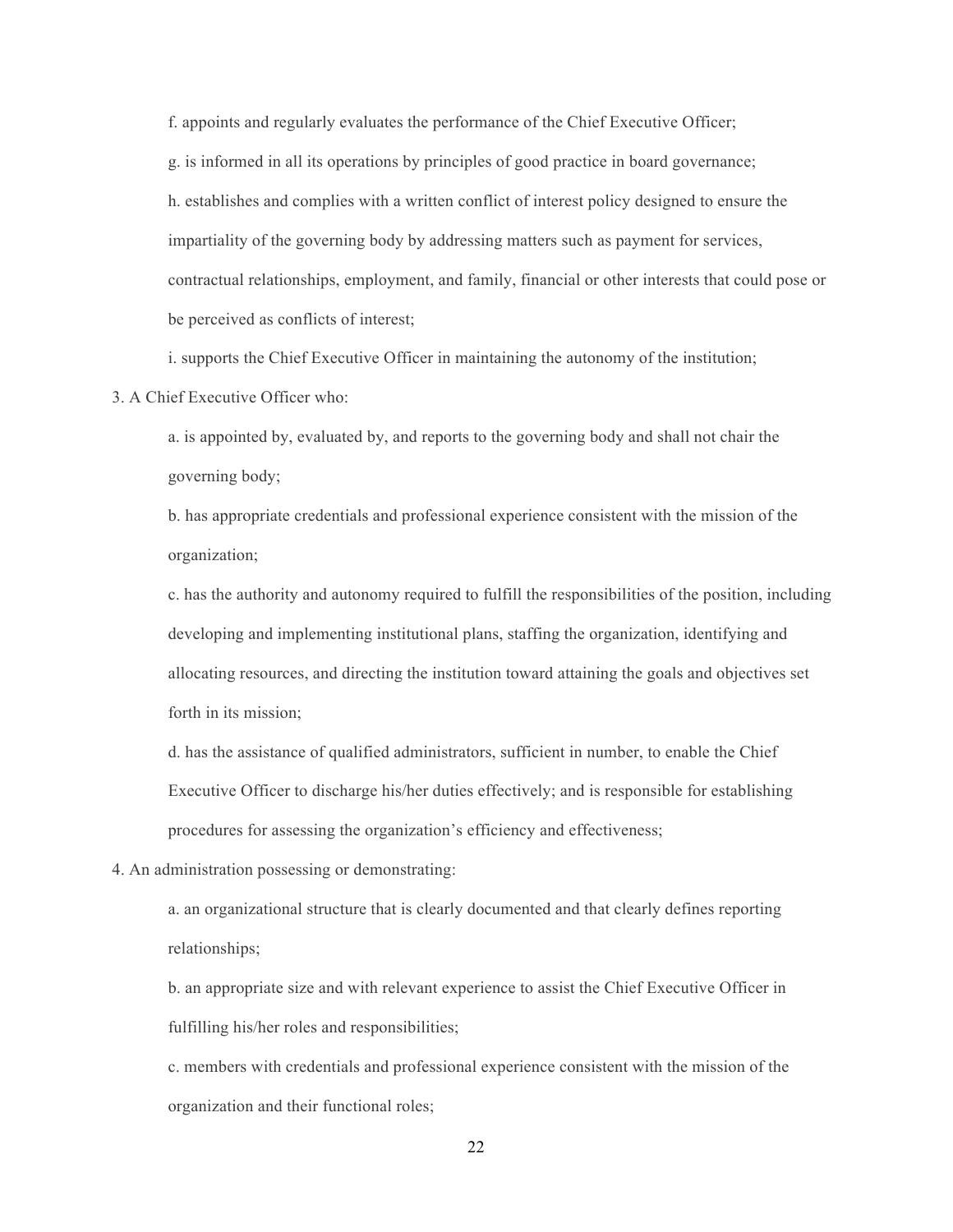d. skills, time, assistance, technology, and information systems expertise required to perform their duties;

e. regular engagement with faculty and students in advancing the institution's goals and objectives;

f. systematic procedures for evaluating administrative units and for using assessment data to enhance operations; and

5. Periodic assessment of the effectiveness of governance, leadership, and administration.

**Priorities:** Diversity, Equity, and Inclusion, Residential, Digital, Experiential,

**Assessment:** Trustee evaluation of senior staff, evaluations of faculty governance and governance structure.

**Follow up items from previous self-study and periodic report**

**Recommendations for improvement**

## **V. Guidelines for Reporting**

The processes the ASC will use to ensure that Working Groups stay on task include:

- 1. Retreat for Working Groups August 16, 2019 afternoon 3-5pm followed by a working/discussion dinner
- 2. Each Working Group Chair (Co-Chair) will be responsible for scheduling the meetings for their group
- 3. Status report on Working Group Progress November, 2019
- 4. Faculty Meeting Progress Report December Faculty Meeting
- 5. Mid-year report January 24, 2020
- 6. Final report April 17, 2020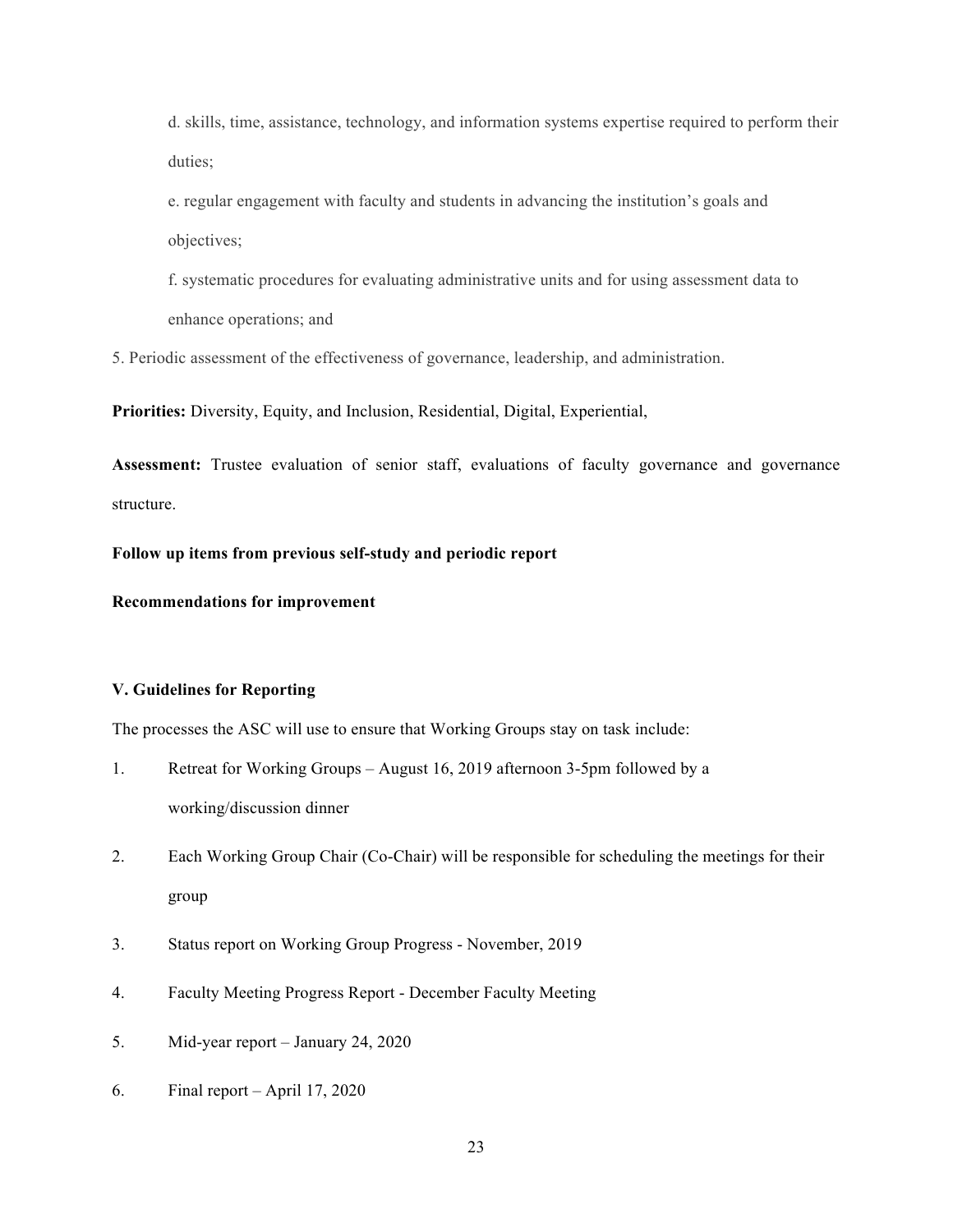7. Template for Working Group Reports - TBD by the ASC during fall 2019

## **VI. Organization of the Final Self-Study Report**

This section includes an outline of the organization, format and structure of the final Self-Study Report, including information that will be found in the document's introduction and conclusion, and initial indications of the focus of each chapter.

# **Details**

- Microsoft Word
- Double spaced
- 1 inch margins
- Times Roman 11pt
- Table of Contents

Chapter 1. Introduction (5 pages)

Chapter 2. Compliance (3 pages)

Chapter 3. Standards I (20 pages)

Chapter 4. Standard II (20 pages)

Chapter 5. Standard III (20 pages)

Chapter 6. Standard IV (20 pages)

Chapter 7. Standard V (20 pages)

Chapter 8. Standard VI (20 pages)

Chapter 9. Standard VII (20 pages)

Chapter 10. Inventory (10 pages)

Appendices

# **VII. Verification of Compliance Strategy**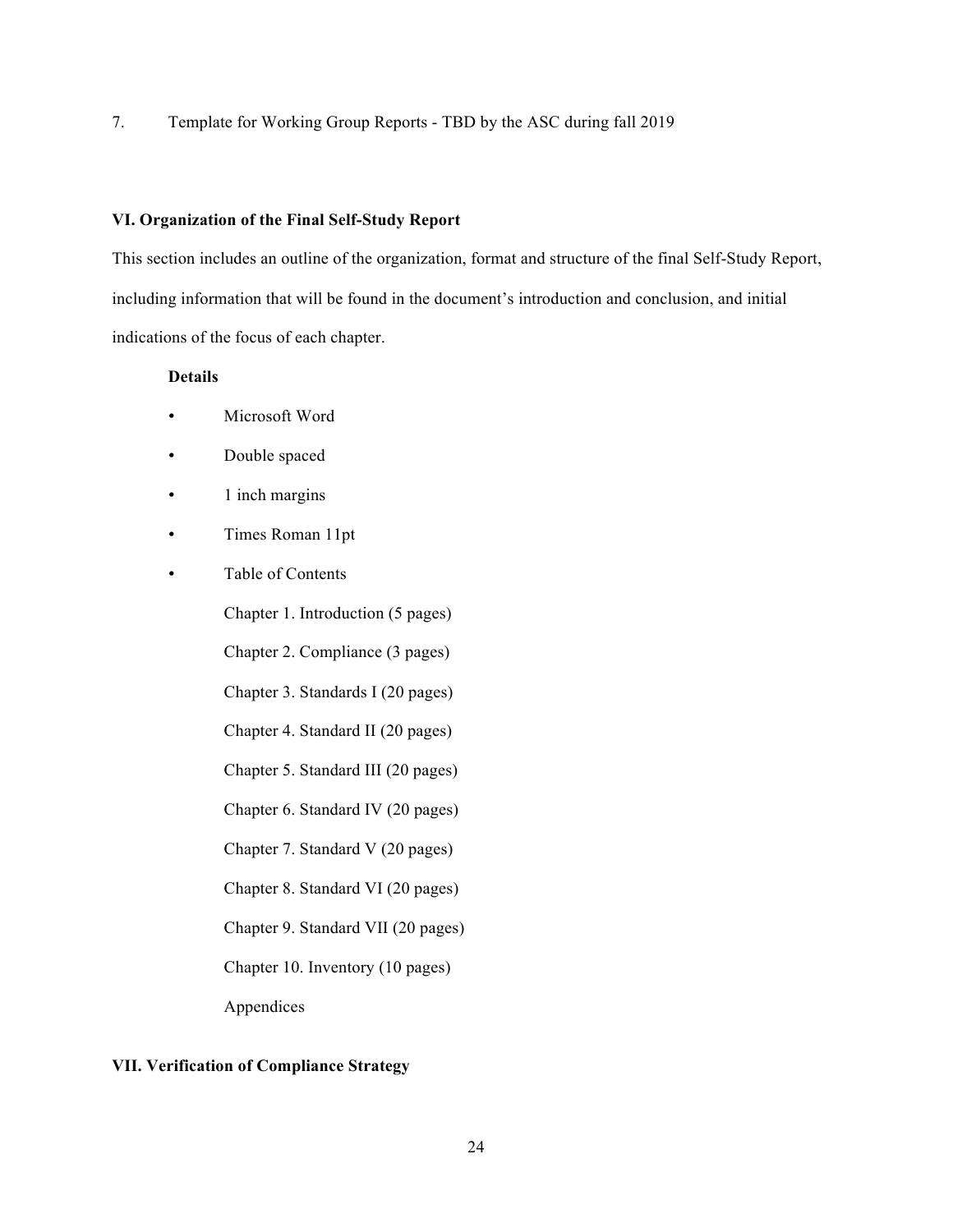The Verification of Compliance process will be led by the Office of Institutional Research and Assessment to coordinate completion of this report. The ADOF for Institutional Research is also the Steering Committee co-chair, so communication will be imbedded in the process.

## **VIII. Self-Study Timetable**

Below is a timetable for each major step in the accreditation process, from early preparation to completion of the process. We prefer a Spring 2021 visit by the Evaluation Team.

# **Timeline for 2021 Middle States Evaluation Visit**

## Fall, 2018

- Co-chairs attend Middle States Self-Study Institute (Nov 5-7)
- Report to faculty and other constituencies on overview of process
- Select accreditation steering committee (ASC) members based on the 7 Standards

Nominations/Prospects to be asked/appointed by the President

- Begin developing outline of design report
- Start collecting documents, reports and data
- Start setting up shared folders and evidence inventory
- Schedule Middle States VP liaison visit (Ellie Fogarty April 30)

### Spring, 2019

- Send email to the working groups
- Meet with ASC kickoff, discuss design report and working groups
- Assign working groups and develop research questions
- Continue and finish design report due to MS VP April 19
- Middle States liaison prep visit April, 30th scheduled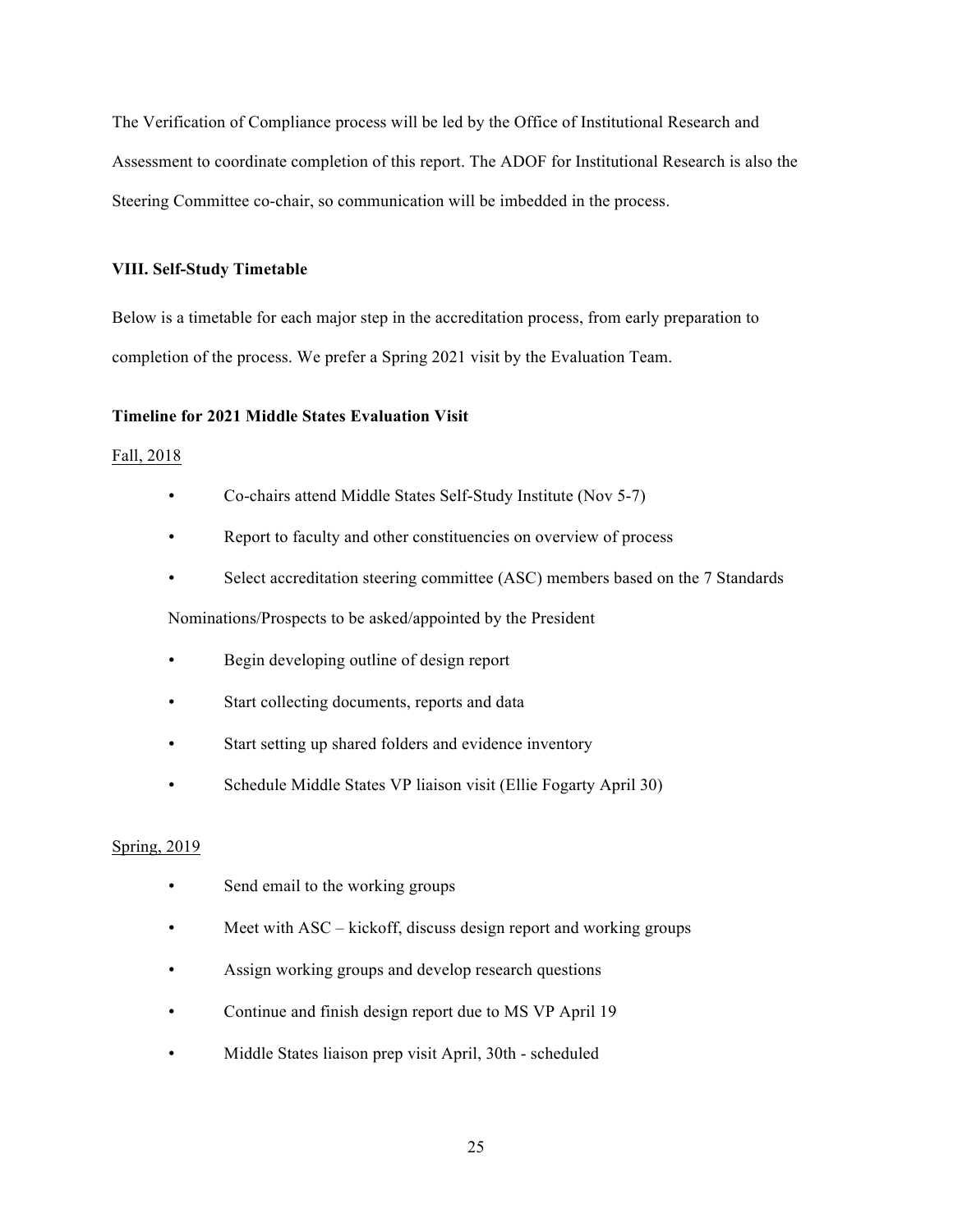Schedule August retreat for working groups to discuss standards and evidence inventory

(August 16th afternoon-evening)

# Summer, 2019

- ASC Co-Chairs compile documents, reports and data
- Begin to populate evidence inventory

# Fall, 2019

• August retreat for working groups to discuss standards and evidence inventory (August

16th afternoon-evening)

• Template for Working Group Reports - TBD (ASC Co-Chairs will work on and give to

# Steering Committee)

- Self-study kickoff
- Working groups begin deliberations
- Report at Trustee Meeting
- Working groups check-in November
- Co-chairs/Dean report out to faculty and constituents December Faculty Meeting

# Spring, 2020

- January 24, 2020 mid-year report for each Working Group
- Working groups' final reports due April 17, 2020
- Drafting of self-study report begins
- Co-chairs/Dean report out to faculty and constituents (May Faculty Meeting)
- Report at Trustee Meetings

# Summer, 2020

• Self-study report drafted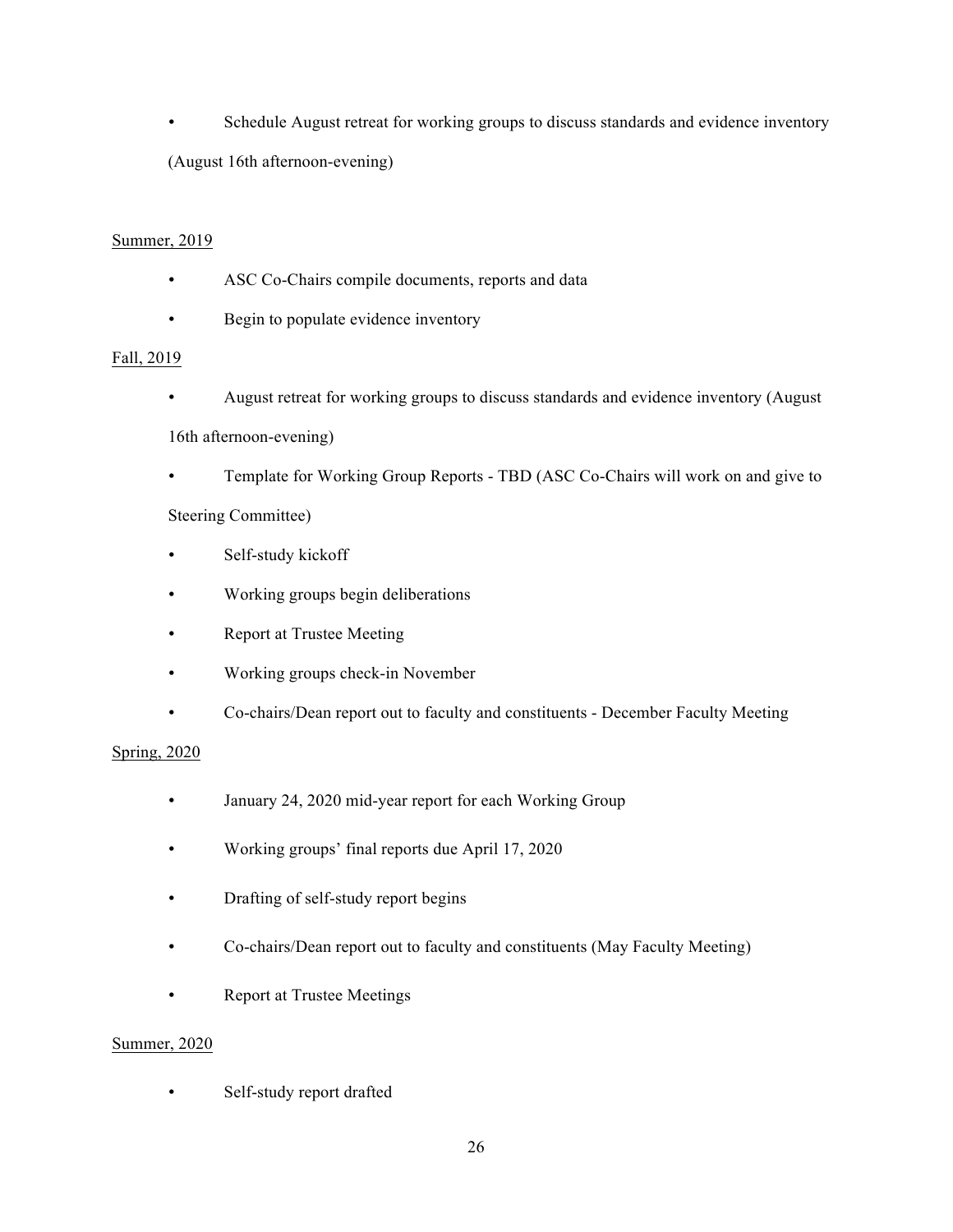# Fall, 2020

- Self-study circulated for comment, appropriate revisions
- Preliminary visit by visiting team chair
- HEA compliance report completed by Office of Institutional Research and Assessment

# Winter, 2020-21

• Self-study report submitted to Middle States

# Spring, 2021

- Visiting team on campus
- Middle States response to team report

# **IX. Communication Plan**

See Section VIII timetable for details. Regular reports will be given at:

- Faculty Meetings
- Staff Assembly
- Student Assembly
- Trustee Board Meetings

We are also in the process of hiring a new VP of Communication and plan to consult with him/her for ideas.

# **X. Evaluation Team Profile**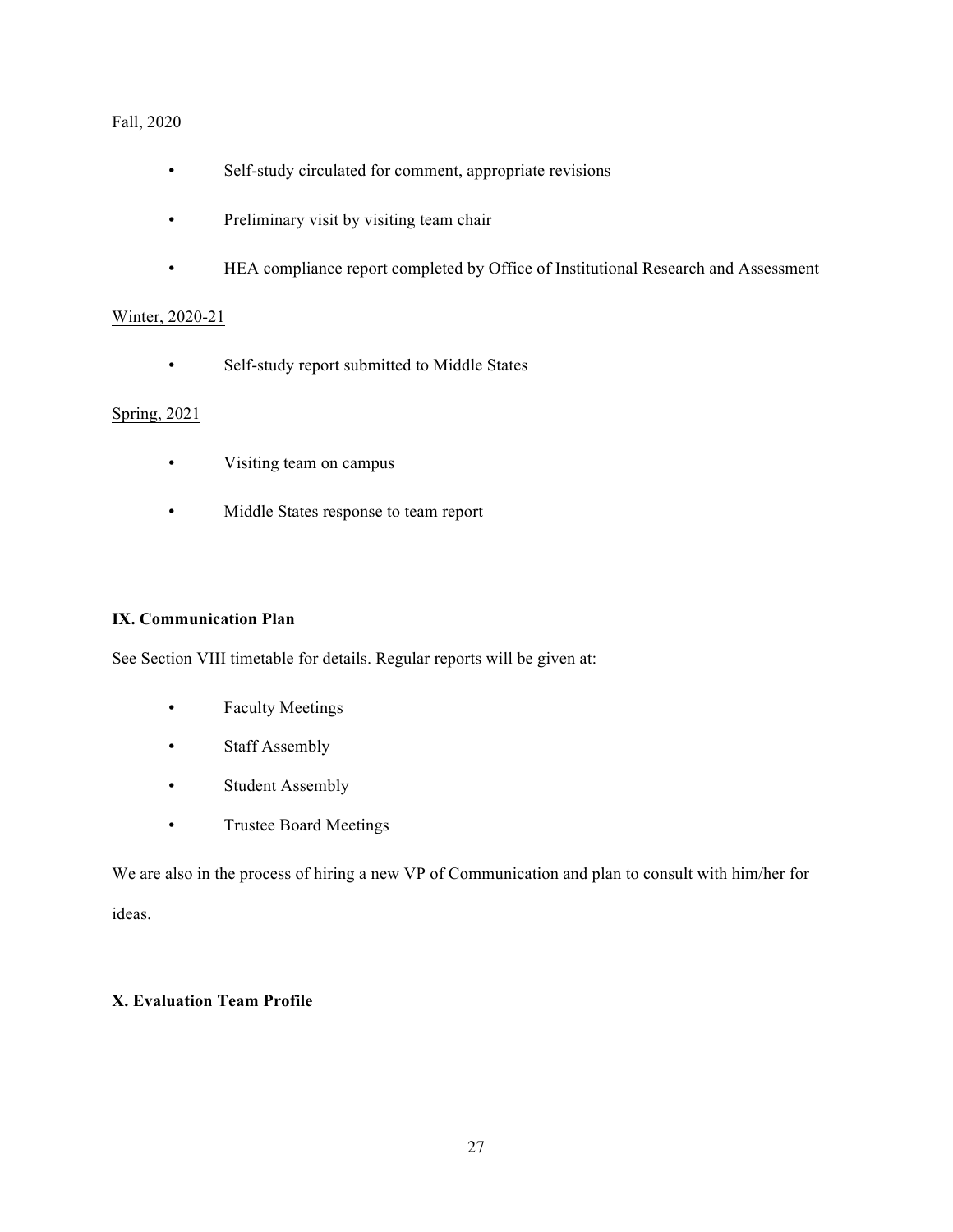Included below are the characteristics of a Team Profile that can evaluate the institution's compliance with Commission standards and give meaningful feedback to the institution relating to the institution's selected priorities.

• Team Chair: Our Open Curriculum, which presents great opportunities as well as challenges, is the foundation of the academic experience at Hamilton. We need a chair, preferably from an institution that also has an open curriculum, who understands those opportunities and challenges. Other colleges in the northeast that run open curricula include Brown, Amherst, Smith, and Wesleyan

Peer Evaluators: Individuals who have expertise/experience with academic affairs, assessment, student affairs, faculty issues, and financial issues from small, competitive, residential liberal arts colleges are most0 appropriate peer evaluators. Suggestions include:

• Academic Affairs - Mark Schneider, VPAA and DOC, Ursinus College (formerly worked at Grinnell which has an open curriculum)

• Assessment - Mark Halsey, VP of Institutional Research and Assessment and Professor of Mathematics, Bard College (is familiar with Hamilton through past information sharing activities)

• Admission - Christopher Gruber, VP and Dean of Admissions, Davidson College (recommended as someone who is particularly thoughtful and ethical about the admission process).

• Financials - Chief Financial Officers: Dave Surgala, Bucknell University; Fred Rogers, Carleton College; Dan Konstalid, Gettysburg College (all have various levels of knowledge about Hamilton's financial model),

Institutions that are considered comparable peers, preferably within the Middle States region;

• Haverford College, Lafayette College, Skidmore College, Vassar College

28